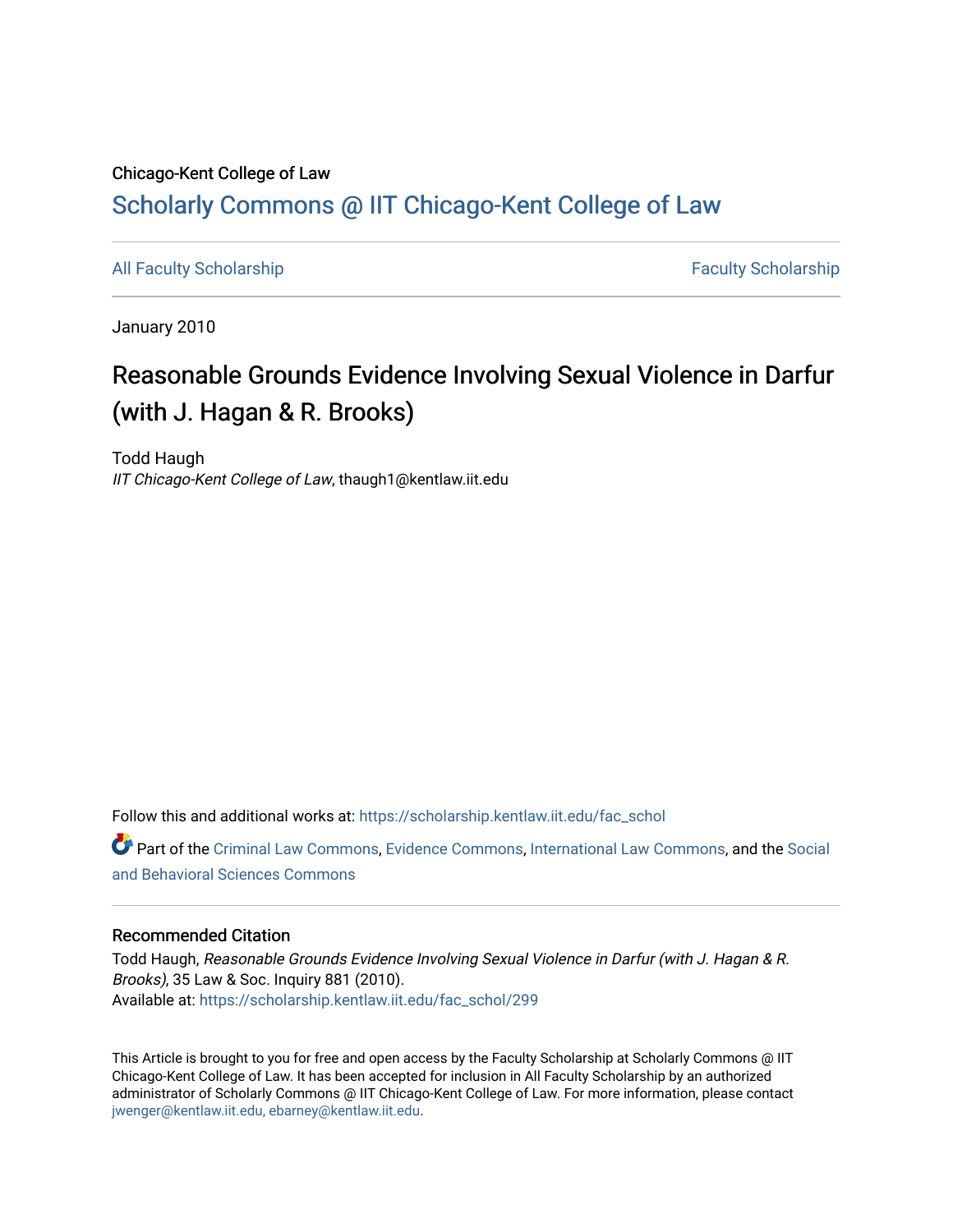

*Law & Social Inquiry* Volume 35, Issue 4, 881–917, Fall 2010

# **Reasonable Grounds Evidence Involving Sexual Violence in Darfur**

#### **John Hagan, Richard Brooks, and Todd Haugh**

*Internal and international conflicts can often involve a level of impunity that allows sexual violence to persist unchecked by military and political leaders. The recent reversal by an appeals panel at the International Criminal Court of a pretrial decision not to charge President al-Bashir of Sudan with genocide in Darfur offers an important foundation for introducing new types of evidence that can increase the investigation and prosecution of sexual violence during conflicts. The reversal cited the incorrect use of the "beyond a reasonable doubt" standard when the lesser standard of "reasonable grounds" applied. Social science provides methods and measures that can be uniquely used to develop reasonable grounds evidence, for example, to demonstrate the roles of physical perpetrators acting together in horizontal relationships, as well as to establish the indirect participation through vertical relationships of higher-level defendants, in a chain of command of superior responsibility. We illustrate these points by presenting social science evidence of the responsibility of President al-Bashir and middle- and lower-level figures in genocidal violence in Darfur.lsi\_1208 881..918*

# **INTRODUCTION: THE CALL FOR A NEW TYPE OF EVIDENCE**

In remarks to The Hague Colloquium on Sexual Violence as International Crime, Luis Moreno-Ocampo (2009; also in this symposium), prosecutor of the International Criminal Court (ICC), observed that cases of gender

**John Hagan** is Professor of Sociology and Law, Northwestern University, and Co-Director Center on Law and Globalization, American Bar Foundation. He can be contacted at jhagan@ northwestern.edu.

**Richard Brooks** is Professor of Law, Yale Law School. He can be contacted at richard.brooks@yale.edu.

**Todd Haugh** is Instructor, DePaul University College of Law. He can be contacted at thaugh2@depaul.edu.

The authors especially thank Michael Brower, DePaul University College of Law student, for his expeditious and diligent work on this article.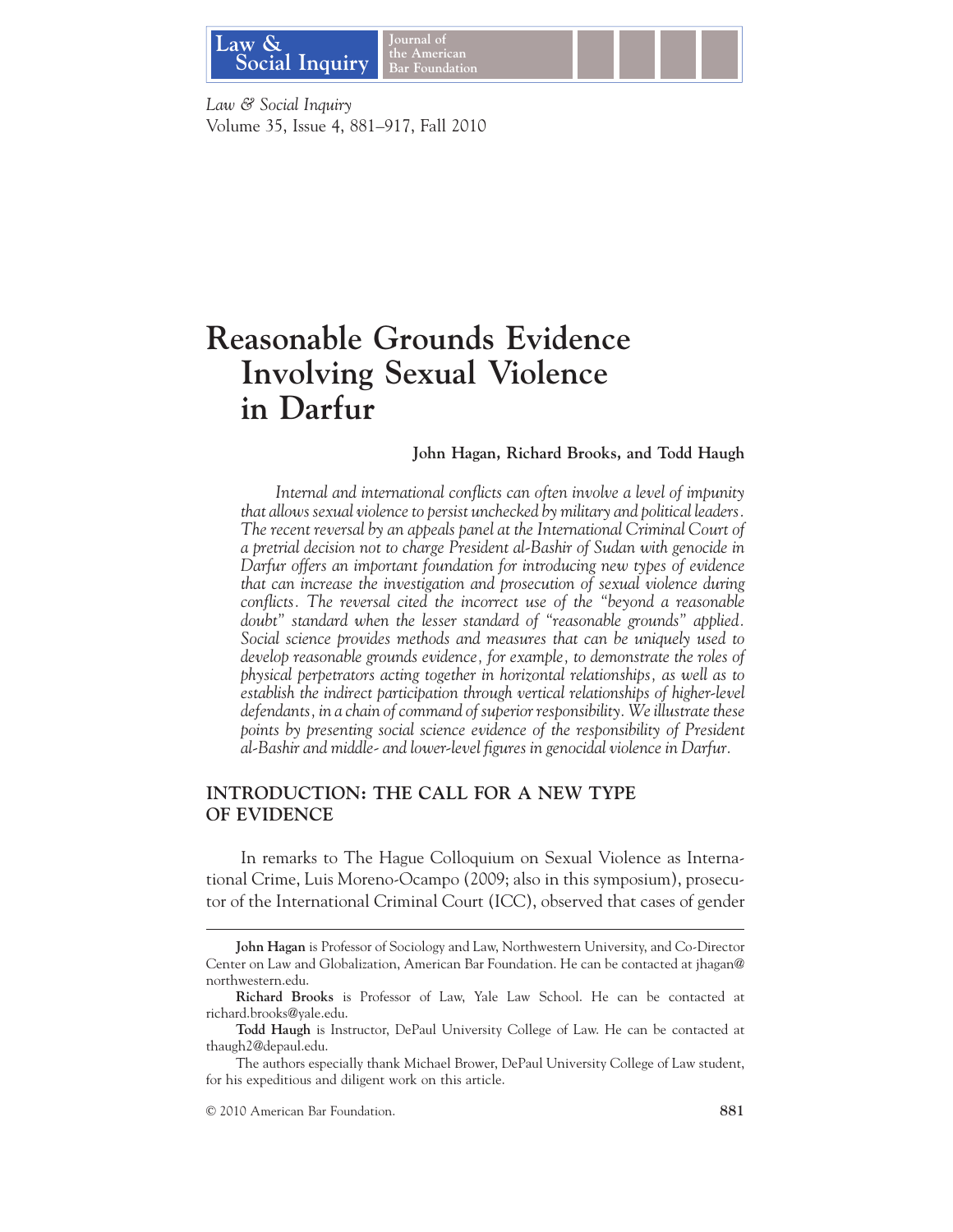and sexual violence committed during conflict are "particularly problematic" because "these crimes are often underreported." UN High Commissioner on Human Rights Navanethem Pillay (2009a, also in this symposium) similarly observed in her remarks to the colloquium that "we [the international community] are only addressing the tip of the iceberg... merely scratching the surface" in prosecuting sexual violence perpetrated during conflict. Both Prosecutor Moreno-Ocampo and High Commissioner Pillay spoke to what those victimized during conflict know directly: below the surface of internal and international conflict is a massive level of impunity that allows sexual violence to persist unchecked by military and political leaders. As seen in conflicts such as Darfur, the sexual violence has also often been left unchecked by international law.

High Commissioner Pillay (2009b) nonetheless highlighted the work of international tribunals in the 1990s and insisted that the prosecution of sexual violence committed during conflict was "a triumph for women who had previously been considered 'collateral damage'" (460; see also Center on Law and Globalization 2009b). Prosecuting sexual violence "has to be done," she said, "even in situations where women cannot identify perpetrators" (ibid.). High Commissioner Pillay insisted that "a good prosecutor should be able to argue a case without individual testimony by establishing the planning, the modus, and the effects of the crime" (466). Prosecutor Moreno-Ocampo (n.d.) made a similar declaration. "Our goal is to go... further: a case with no witnesses, no victims." He expressed a desire for a new kind of evidence to be made available to those prosecuting the most serious of international crimes: "We want to use methods [that social scientists] are developing, such as statistical analysis. We must refine how to use your tools."

Xabier Agirre, senior analyst from the ICC's Office of the Prosecutor, echoed Prosecutor Moreno-Ocampo's call for a new type of evidence. Agirre spoke to the colloquium more specifically regarding what role social scientists can play in developing this evidence (Center on Law and Globalization 2009a). He identified three social scientific needs: "[1] to get a level of description of the patterns of the crime; [2] then, to correlate the crime with command structures that produced it; [3] then to explain what caused it." Agirre also gave social scientists a specific directive: "We need descriptive statistics to show that the crime is grave, that its scope warrants the International Criminal Court, which intends to take on only the most serious cases."

The remarks of these three speakers preceded a commentary by law professor Harmen van der Wilt (2009). Professor van der Wilt spoke regarding the ICC's decision to issue an arrest warrant for Sudan's President Omar al-Bashir for war crimes and crimes against humanity, including rape, as well as Prosecutor Moreno-Ocampo's denied application on the charge of genocide (see Situation in Darfur 2008, 1). Van der Wilt's (2009) central point was that in prosecuting high-level officials, international criminal law has oscillated between ideas about "joint criminal enterprise" and the concepts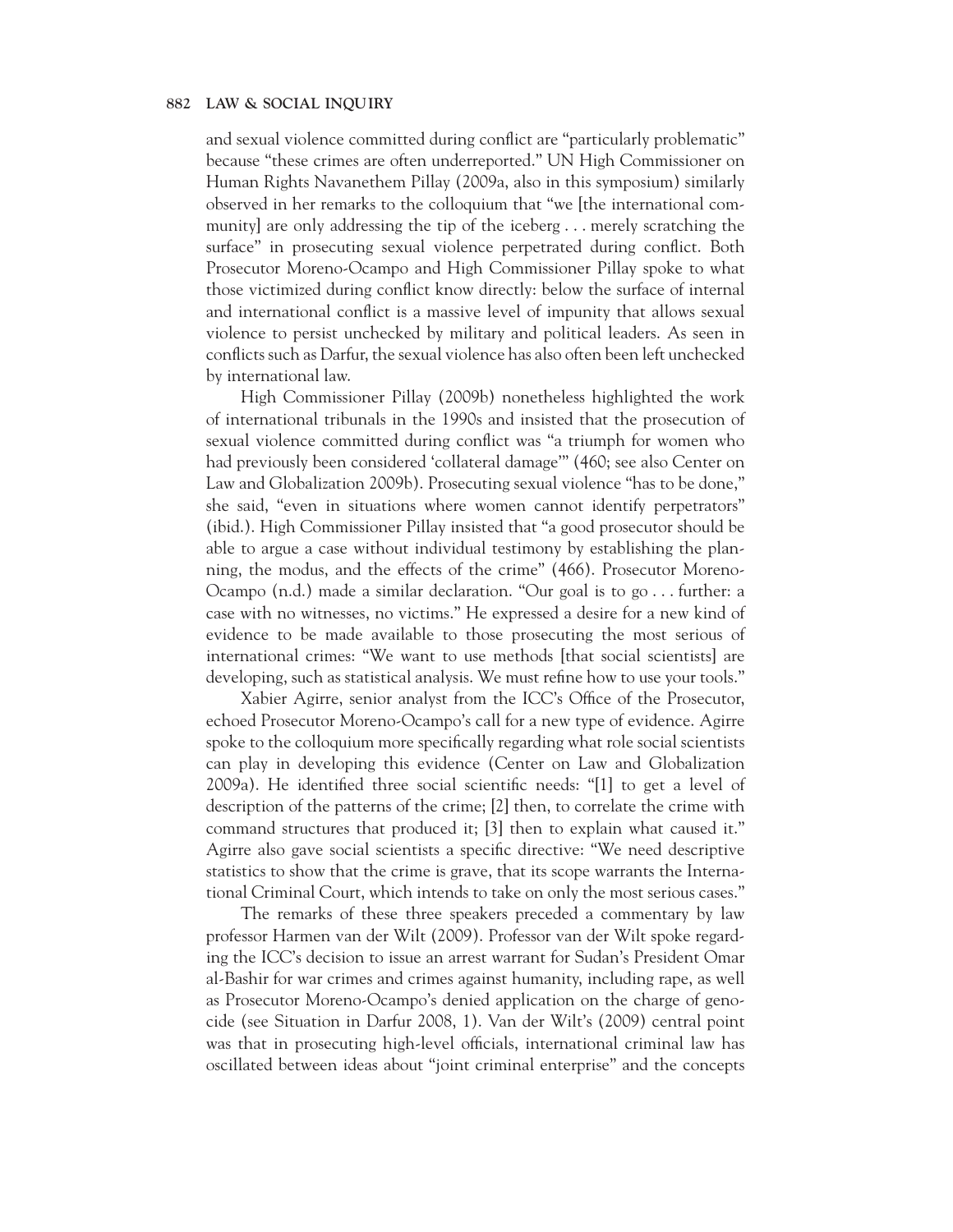of "co-perpetration" and "participation" (308). He concluded that a "huge challenge of judges and prosecutors alike is to portray men like Al Bashir as 'spiders in the web,' demonstrating how they interact and communicate with others in order to accomplish their devious goals" (308).

The common message of the four speakers—the necessity of developing new types of evidence to aid in the investigation and prosecution of international crimes—was highly relevant to the evidentiary issues addressed in recent actions of the ICC Appeals Chamber. On February 3, 2010, the Appeals Chamber reversed the Pretrial Chamber's decision not to issue an arrest warrant for President al-Bashir on the crime of genocide (see *Prosecutor v. Al Bashir* 2010). The Appeals Chamber reasoned that the Pretrial Chamber had applied an erroneously high "beyond-a-reasonable-doubt" standard of proof when it decided whether an arrest warrant would be issued for President al-Bashir (see paras. 30–33).<sup>1</sup> According to the Appeals Chamber, consistent with the Rome Statute, $^2$  the beyond-a-reasonable-doubt standard only applies at the trial stage of a prosecution, not at the investigation and arrest stage (see paras. 30-33). The Appeals Chamber ruled that the standard of proof at the pretrial stage is the lesser standard of whether there were "reasonable grounds to believe" that President al-Bashir committed genocide (paras. 30, 42). Because the Pretrial Chamber misapplied the legal standard in addressing the genocide charge, the Appeals Chamber remanded the issue for a "new decision, using the correct standard of proof" (para. 42). At the time, Prosecutor Moreno-Ocampo vowed to introduce new evidence of President al-Bashir's genocidal intent sufficient to meet the standard of "reasonable grounds."3

- (a) There are reasonable grounds to believe that the person has committed a crime within the jurisdiction of the Court; and
- (b) The arrest of the person appears necessary:
	- (i) To ensure the person's appearance at trial,
	- (ii) To ensure that the person does not obstruct or endanger the investigation or the court proceedings, or
	- (iii) Where applicable, to prevent the person from continuing with the commission of that crime or a related crime which is within the jurisdiction of the Court and which arises out of the same circumstances.

<sup>1.</sup> The Pretrial Chamber concluded that an arrest warrant could only be issued if the existence of genocidal intent was the *only* reasonable conclusion to be drawn from the evidence (see *Prosecutor v. Al Bashir* 2009a).

<sup>2.</sup> The applicable section of the Rome Statute of the International Criminal Court (1998) provides as follows:

At any time after the initiation of an investigation, the Pre-Trial Chamber shall, on the application of the Prosecutor, issue a warrant of arrest of a person if, having examined the application and the evidence or other information submitted by the Prosecutor, it is satisfied that:

<sup>3.</sup> Prosecutor Moreno-Ocampo told Reuters that he would present new evidence to the ICC to support his application to have al-Bashir charged with genocide. Specifically, Moreno-Ocampo noted al-Bashir's expulsion of humanitarian assistance from Darfur: "When he expelled these people who were providing the water and the food he confirmed his intention to destroy his people" (quoted in Reuters 2010).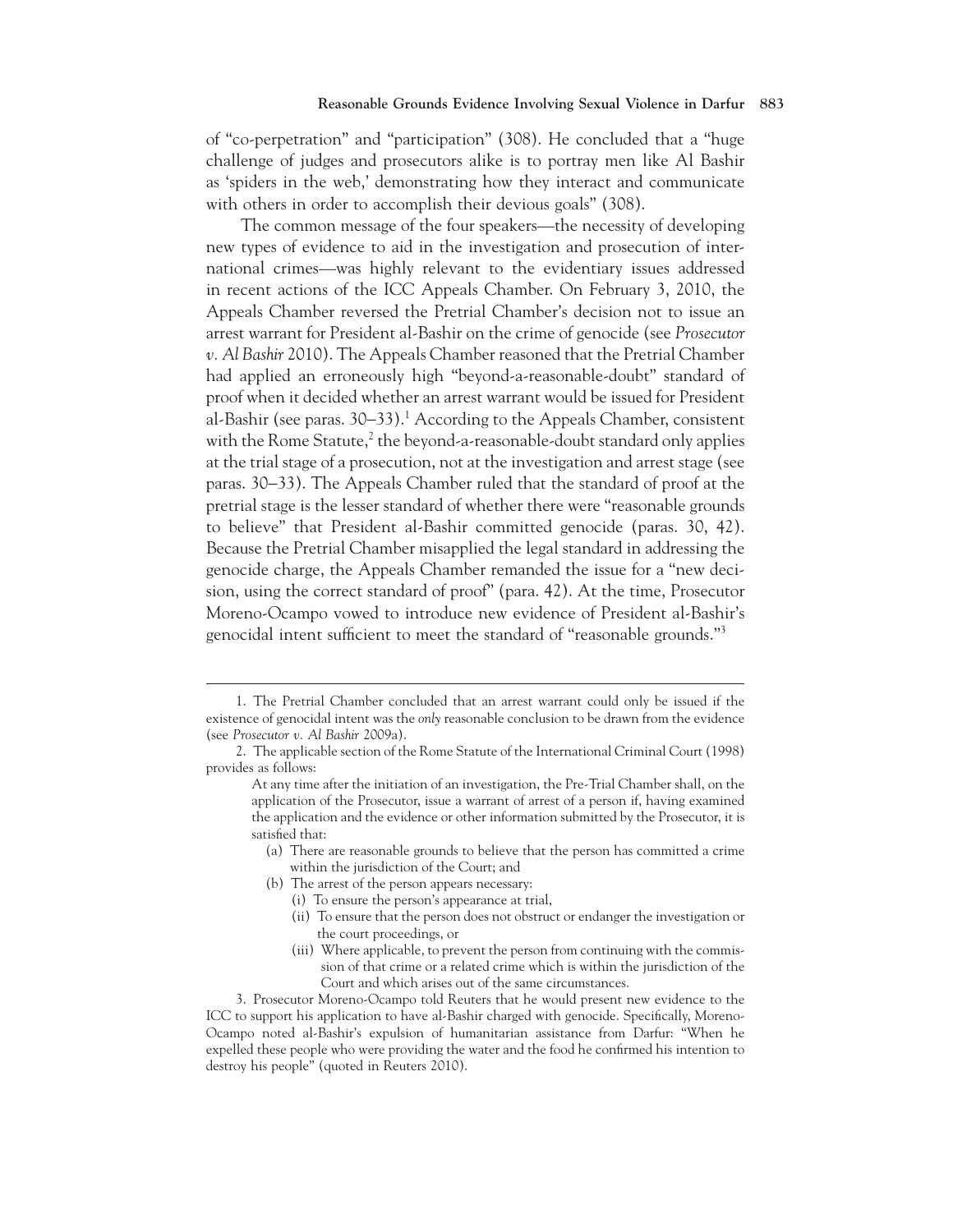On July 12, 2010, the Pretrial Chamber, now following the correct legal standard, issued a ruling finding that there were reasonable grounds to believe al-Bashir committed genocide. The subsequent arrest warrant cited al-Bashir's "specific intent to destroy in part the Fur, Masalit [sic] and Zaghawa ethnic groups."4

# **I. THE ROLE OF SOCIAL SCIENCE EVIDENCE**

In their comments at the colloquium, Prosecutor Moreno-Ocampo and High Commissioner Pillay set a bold and far-sighted agenda. They have embraced the innovative use of social science evidence to supplement traditional legal approaches in gathering evidence and prosecuting crimes of sexual violence committed during international and internal conflicts—crimes that are often precursors to and are themselves acts of genocide. The tools of social science are uniquely able to develop the type of reasonable grounds evidence necessary to support such charges. Social science evidence, unlike traditional modes of evidence, can demonstrate the roles of the perpetrators of genocide acting together in horizontal relationships as well as establish the indirect participation of perpetrators through vertical relationships, linking higherlevel defendants in a chain of command of superior responsibility.

It is just this type of evidence that is now being called for by the ICC. High Commissioner Pillay (2009b) noted that joint criminal enterprise, a key concept in the prosecution of joint participation in sexual violence,

refers to any individual who plans, instigates, commits, orders or abets the execution of crimes. It does not require the direct hand or the physical participation of the accused in the perpetration of the criminal act. Rather, it applies when this individual participates in criminal conduct with a plurality of actors. (463)

High Commissioner Pillay (2009a; also in this symposium) emphasized that "the responsibility lies not just with the military leaders, but with their political masters as well." Prosecutor Moreno-Ocampo charged that in Darfur,

Victims from Darfur recently joined Prosecutor Moreno-Campo's appeal, which successfully reversed the decision by the Pretrial Chamber. The victims supported the argument that a lower standard of proof applied at the pretrial investigation stage. They argued, and the Appeals Chamber agreed, that the Pretrial Chamber erred in applying "an overly critical evaluation of the evidence" (See Situation in Darfur (2010, para. 32); see also *Prosecutor v. Al Bashir* (2010, para. 39)).

<sup>4.</sup> *The Prosecutor v. Omar Hassan Ahmad Al Bashir ("Omar AlBashir"),* Case No. ICC-02/ 05-01/09, Second Warrant for Arrest of Omar Hassan Ahmad Al Bashir, 8–9 ( July 12, 2010), http://www.icc-cpi.int/iccdocs/doc/doc907140.pdf.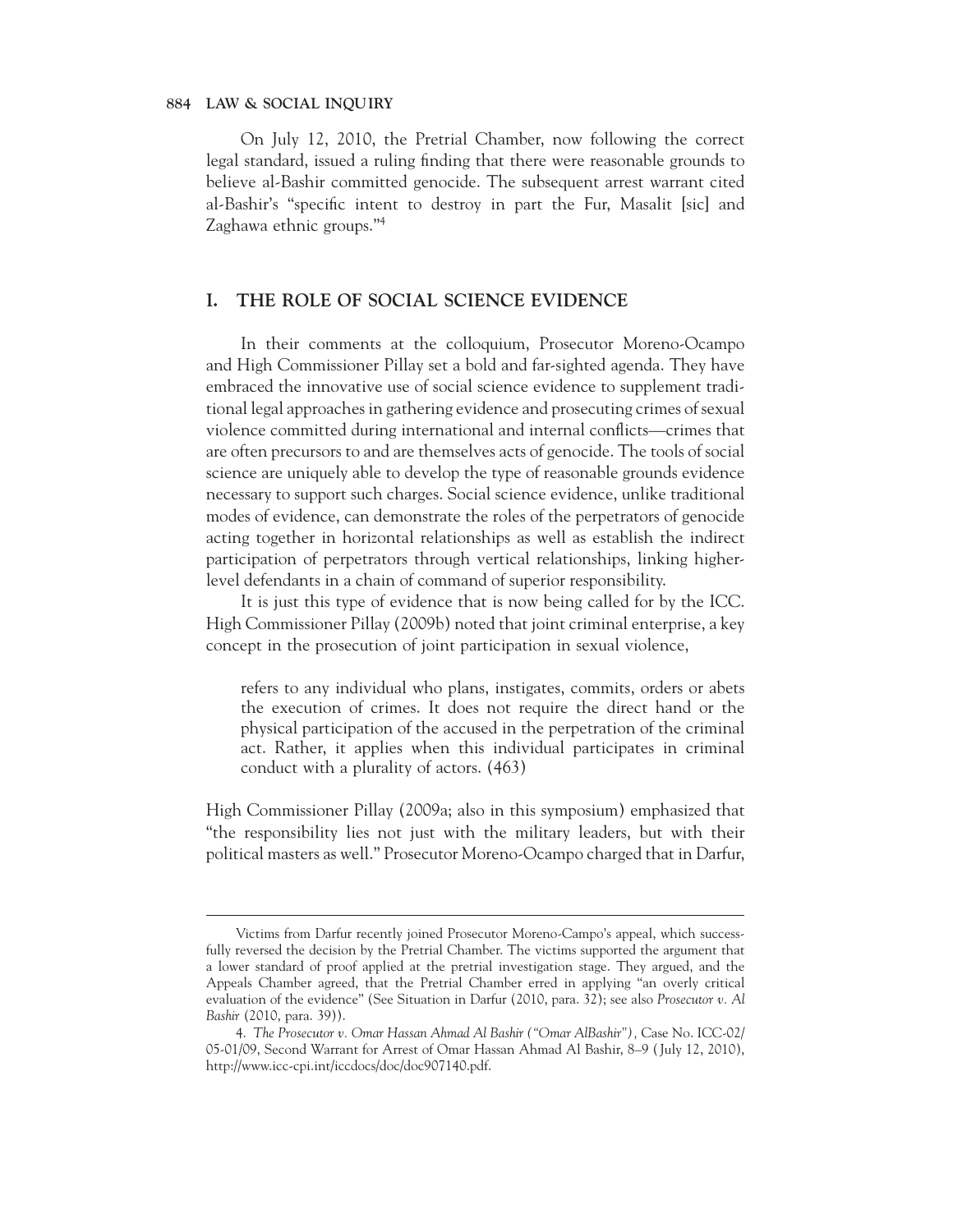this chain of command ran through Sudan's governing hierarchy, including President al-Bashir and Deputy Minister of the Interior Ahmad Harun (see Situation in Darfur 2008, 8).<sup>5</sup>

Evidence of joint participation in crimes of sexual violence, especially that rising to the level of genocide, is difficult to develop, however. As van der Wilt (2009) commented, "the choice of a proper concept of criminal responsibility sustaining the charge against high-level perpetrators like President Al Bashir is not obvious, especially not at the early stages of investigation" (307). Yet joint enterprise evidence must be developed if case investigation and preparation for the prosecution of crimes of genocide are to proceed.<sup>6</sup>

In this article, we present this evidence—evidence sufficient to meet the reasonable grounds standard required by the Rome Statute and recently enunciated by the Appeals Chamber—as to President al-Bashir's joint participation in the crime of genocide. The evidence is developed from the US Department of State (2004) Atrocities Documentation Survey (ADS).<sup>7</sup> The specific evidence we present is based on the uniquely detailed ADS data set, which includes reports of sexual victimization as well as other forms of violence. The method of analysis we apply to the ADS data—hierarchical linear modeling (HLM)—allows us to document the targeting of groups of persons identified in the ethnic and racial terms protected under the Genocide Convention (see part III). HLM analysis additionally allows us to focus on group or village clusters, as well as on the individual level, to document occurrences of violence that are aimed at the destruction of ethnic groups in

- (b) Causing serious bodily or mental harm to members of the group;
- (c) Deliberately inflicting on the group conditions of life calculated to bring about its physical destruction in whole or in part;
- (d) Imposing measures intended to prevent births within the group;
- (e) Forcibly transferring children of the group to another group. (Convention on the Prevention and Punishment of the Crime of Genocide 1948).

<sup>5.</sup> Legal scholars call these hierarchical forms of participation "indirect co-perpetration," "perpetration-by-means," "perpetration by another person," and "control over an organization" (see van der Wilt 2009, 308). All ultimately involve the superior responsibility invoked by Hugo Grotius (1964) when he wrote centuries ago that "we must accept the principle that he who knows of a crime, and is able and bound to prevent it but fails to do so, himself commits a crime" (523).

<sup>6.</sup> David Scheffer (2002, 237-48; 2006, 398), the first US ambassador on war crimes, recommended distinguishing between "mass atrocity law" and "mass atrocity crime" as a way to address this difficulty. At early stages in cases, Scheffer prioritized establishing patterns of atrocity crime over resolving issues of atrocity law (see Scheffer 2002, 399-400; 2006, 237-44).

According to Article II of the Genocide Convention, genocide consists of any of the following five acts

committed with intent to destroy, in whole or in part, a national, ethnic, racial, or religious group, as such:

<sup>(</sup>a) Killing members of the group;

<sup>7.</sup> The information gathered as part of the ADS, which was collected for then–Secretary of State Colin Powell from 1,136 refugees across Sudan's Darfur border in Chad, became the foundation for Powell's charge before the US Senate Foreign Relations Committee that genocide occurred in Darfur (see Powell 2004).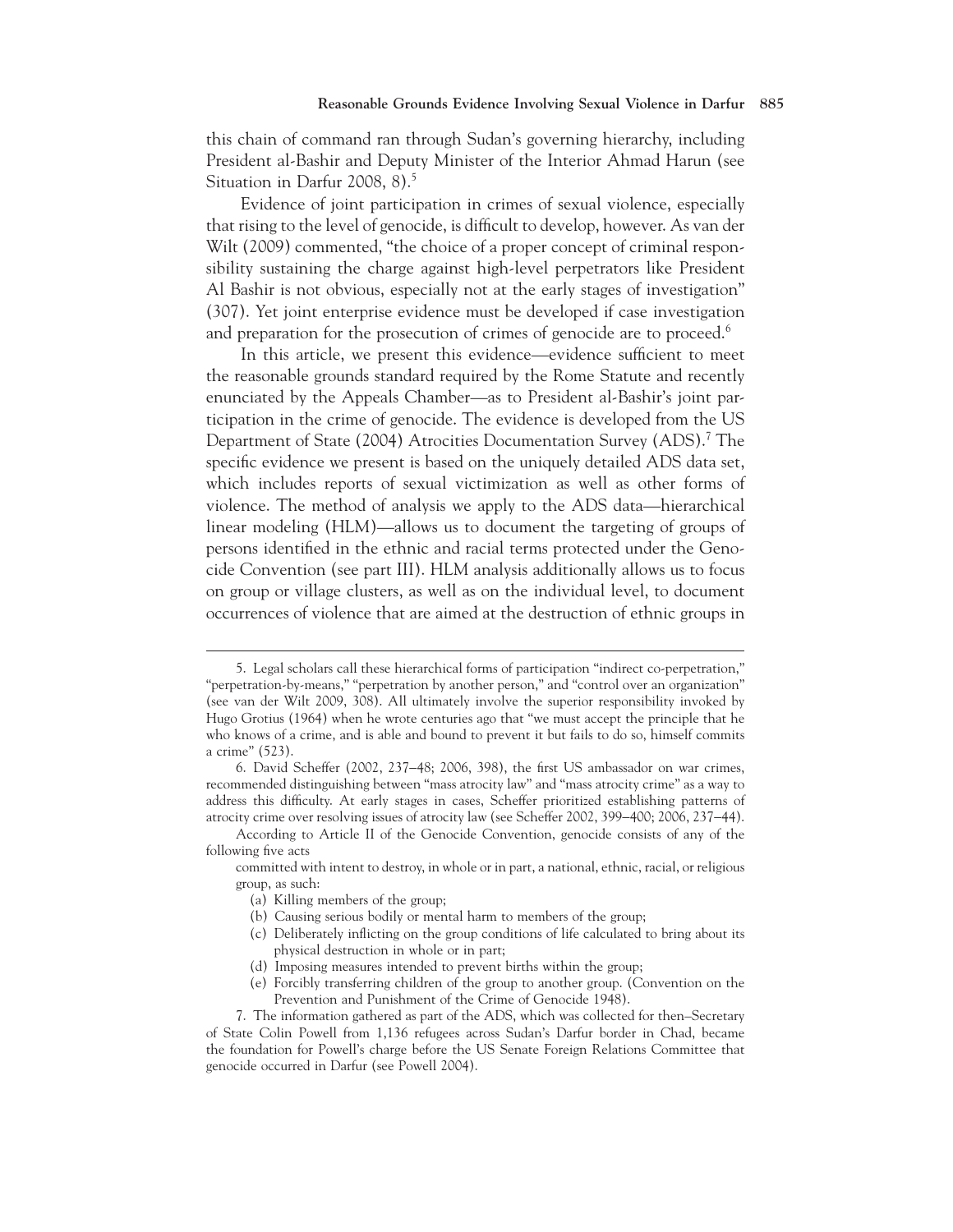whole or in part (see part III). Our analysis further examines the joining of government of Sudan (GoS) troops with local Arab militias in attacks on black African villagers, indicating the responsibility of government leaders, including President al-Bashir, in a joint enterprise chain of command (see part III). Our ultimate conclusion is that, through the documentation and analysis of the ADS data, reasonable grounds evidence sufficient to charge, arrest, and aid in convicting President Al Bashir for the crime of genocide in Darfur does exist.

# **II. DEVASTATION, IMPUNITY, DENIAL, AND OBSTACLES TO RESEARCH INVOLVING SEXUAL VIOLENCE COMMITTED DURING CONFLICT**

Before elaborating on our analysis, we will first discuss why the evidence gleaned from the ADS is so important, why such evidence is so rarely developed and so scarce, how the scarcity of this evidence allows for the denial of sexual violence committed during conflict to continue, and how obstacles to research on mass atrocities can be overcome.

#### **Devastation**

Public health scholars have studied the devastating physical, mental, and social consequences of the epidemic occurrence of rape and sexual violence in conflict zones (Levy and Sidel 1997; Reed and Keely 2001). Health scholars conceptualize this violence within their study of "complex humanitarian emergencies" (see Waldman and Martone 1999, discussing "complex emergences" in the context of humanitarian efforts). The most obvious near-term health consequences to victims of sexual violence include physical injury, reproductive trauma and harm, the spread of sexually transmitted diseases (including HIV), and unwanted pregnancies (Acquire Technical Update 2006). Long-lasting health consequences include traumatic fistula, a medical syndrome resulting from sexual violence that causes continuing urinary incontinence, leaving victims traumatized, shamed, and socially ostracized (Acquire Technical Update 2006). The victims' feelings of helplessness and humiliation persist in the form of posttraumatic stress disorders long after the conflict has ended (Acquire Technical Update 2006).

#### **Impunity**

Despite the devastation caused by sexual violence, history records centuries of impunity for such acts committed during conflict. Historians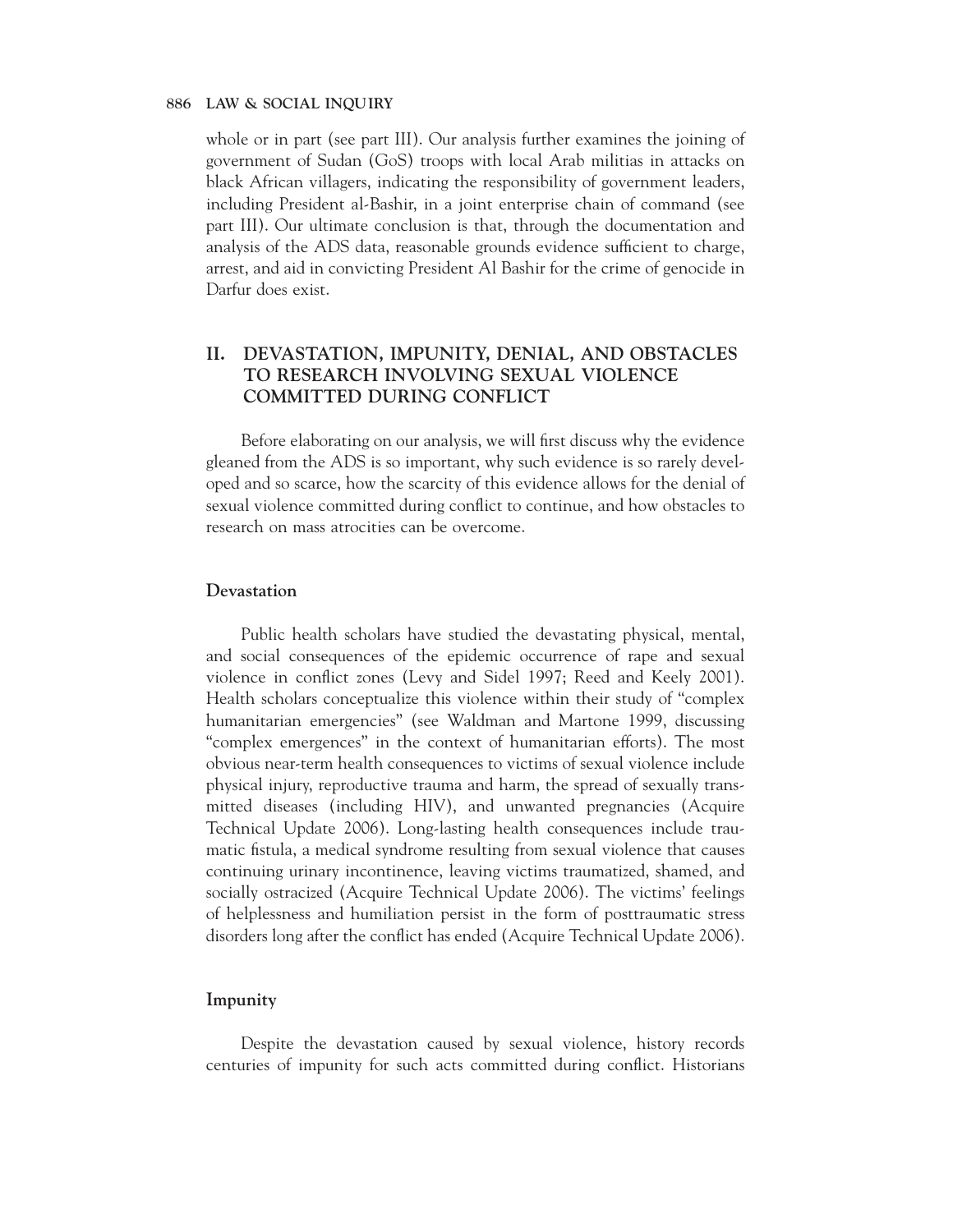estimate that Russian soldiers raped nearly two million women in eastern Germany during World War II (Mandl 2001). Japanese occupiers raped, assaulted, or killed approximately 20,000 women in Nanjing during the first months of 1937. Japan also kept approximately 200,000 Korean and other women in sexual slavery from about 1931 to 1945 (Pritchard and Zaide 1981; Gardam and Jarvis 2001). Yet the charters for the international military tribunals for Germany and Japan that followed World War II did not explicitly include rape in their charges of crimes against humanity (Askin 1997, 163).

Following World War II, international criminal law's failure to recognize sexual violence as a crime left victims without redress or remedy. States continued to treat rape as "collateral damage" and the "spoils of war" (Primoratz 2007, 219). Véronique Zanetti (2007) writes that, "Not only was it not condemned with the same severity as other equivalent violations of rights, but it was long considered as a 'side effect' of war or even, more cynically, as a bonus to soldiers, regardless of allegiance" (44). Denial, neglect, allowance, instigation, organization, and cover-up all played their roles. Social science failed victims of sexual violence too: it provided neither sufficient data collection nor an adequate theoretical conceptualization to expose state responsibility for sexual victimization during international and internal conflicts. This is finally changing along with the laws of war.

In 1993 and 1994, the international criminal tribunals for the Former Yugoslavia (ICTY) and Rwanda (ICTR) explicitly included rape and sexual violence in their charters (see Statute of the International Criminal Tribunal for the Former Yugoslavia 1993; Statute of the International Criminal Tribunal for Rwanda 1994). After years of indifference, international criminal law began to recognize the social consequences of rape and sexual violence associated with conflicts. For example, intergroup sexual violence can be a means of controlling reproduction—a powerful physiological and sociological weapon used to destroy social groups. Rape can also be a means of absorbing and eliminating enemy populations.

The ICTR verdict in the *Akayesu* case in Rwanda, adjudicated by then-ICTR Justice Pillay, identified rape as "an integral part of the process of destruction" (*Prosecutor v. Akayesu* 1998, para. 731). The ICTY verdict in *Prosecutor v. Kunarac, Kovac & Vukovic* (2001, paras. 436, 542) also recognized rape as an element of crimes against humanity and established sexual enslavement as a war crime. *Akayesu* defined rape as a "physical invasion of a sexual nature, committed in circumstances which are coercive" (para. 688). The ICTY *Furundzija* case more restrictively defined rape in terms of human vaginal and anal penetration or penetration with objects, thereby facilitating the inclusion within the prosecution of rape acts perpetrated against both male and female victims (*Prosecutor v. Furundzija* 1998, para. 185).

Despite the ICTY and ICTR cases, states and international institutions still lagged in recognizing the role of state participation in and state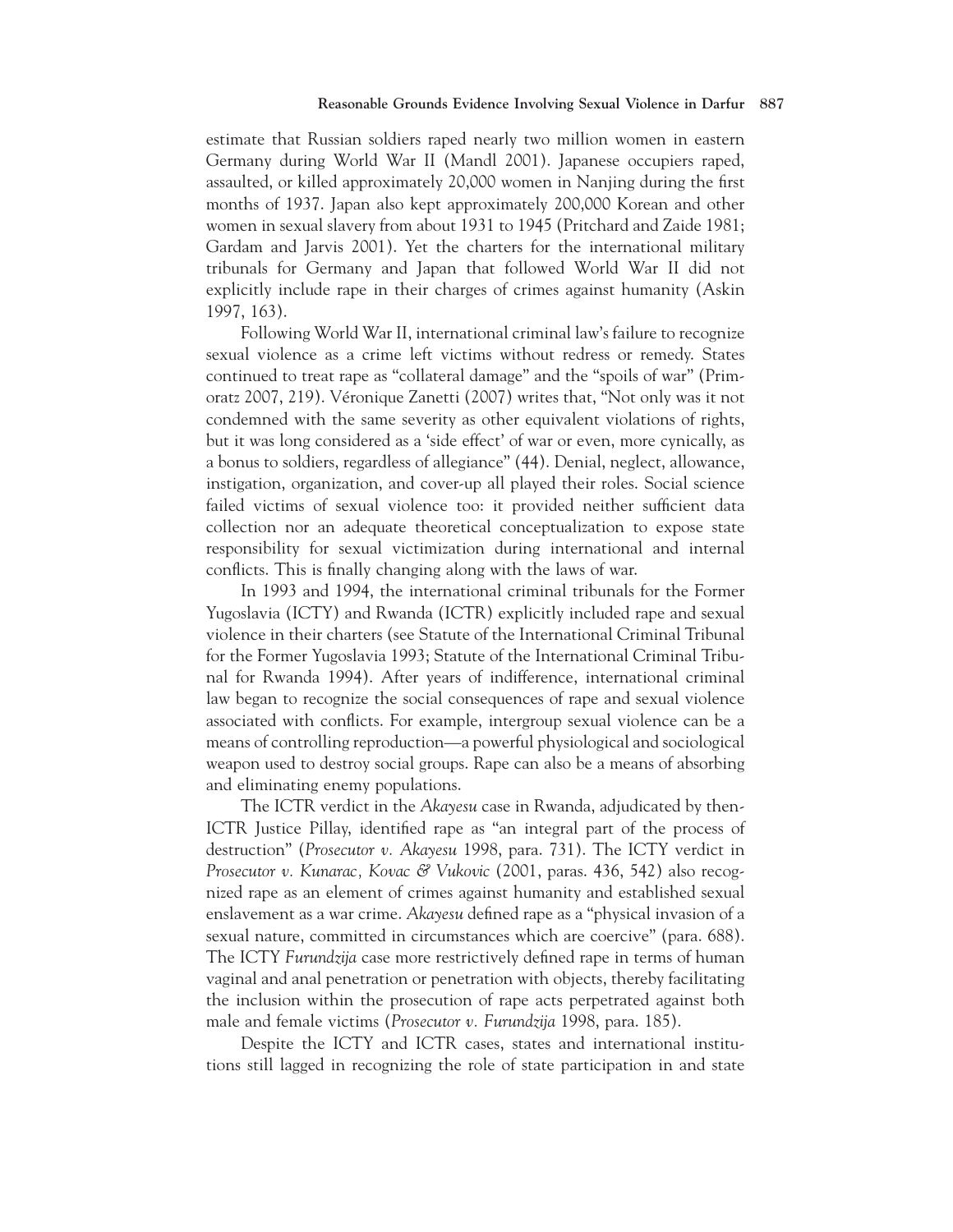responsibility for protection from rape and sexual violence in conflict situations. The United States officially repudiated state-led sexual violence when it presented a resolution in October 2007 at the United Nations condemning government use of organized rape and sexual violence to achieve political or military objectives (Warren 2007). The response of other nation-states resulted in the temporary removal of references to government responsibility in the resolution (Agence France-Presse 2008). However, in June 2008, the UN Security Council finally adopted a follow-up resolution sponsored by the United States that *implied* the role of states. The resolution stated that "rape and other forms of sexual violence can constitute a war crime, a crime against humanity, or a constitutive act with respect to genocide.<sup>"8</sup> The organizing role of governments in sexual violence during war making became more difficult to ignore.

#### **Denial**

Nonetheless, high officials such as Sudan's President al-Bashir still unequivocally deny the occurrence of rape and sexual violence during both war and peacetime. President al-Bashir insisted in an internationally reported interview that rape *never* occurs in Darfur. According to al-Bashir, "It is not in the Sudanese culture or people of Darfur to rape. It doesn't exist. We do not have it" (Curry 2007). President al-Bashir's statements were strikingly similar to that of another head of state charged with war crimes: Saddam Hussein. When confronted with testimony about rape at his trial for the Anfal genocide in Iraq, Saddam Hussein told the Iraq High Tribunal (IHT) that he could not "sit down and remain silent when it's said that an Iraqi woman was raped.... This couldn't happen while Saddam Hussein is alive" (quoted in Wong 2006). In a significant sense, the IHT vindicated Hussein's claims, because in spite of the evidence of rape and sexual violence heard in the *Anfal* trial, the IHT did not explicitly charge Saddam and his codefendants with rape (Global Justice Center 2007). Instead, the IHT's general charges of the crime of torture subsumed the charges of rape (9–10). The failure of the IHT to explicitly charge rape against Hussein is significant because Iraq is a country where national courts still legally and socially marginalize rape victims, likening them to offenders for "dishonoring" their families and even the perpetrators of the crime (2).

This kind of legal neglect—if not outright denial—of rape continues in many traditional legal systems. Researchers have not yet challenged these

<sup>8.</sup> S.C. Res. 1820 (2008, para. 3) (S.C. Res. 1820, UN Doc. S/RES/1820 ( June 19, 2008)); see also S.C. Res. 1888 (2009), reaffirming S.C. Res 1820 and noting the need for greater state involvement in implementing the resolution (S.C. Res. 1888, UN Doc S/RES/1888 (September 30, 2009)).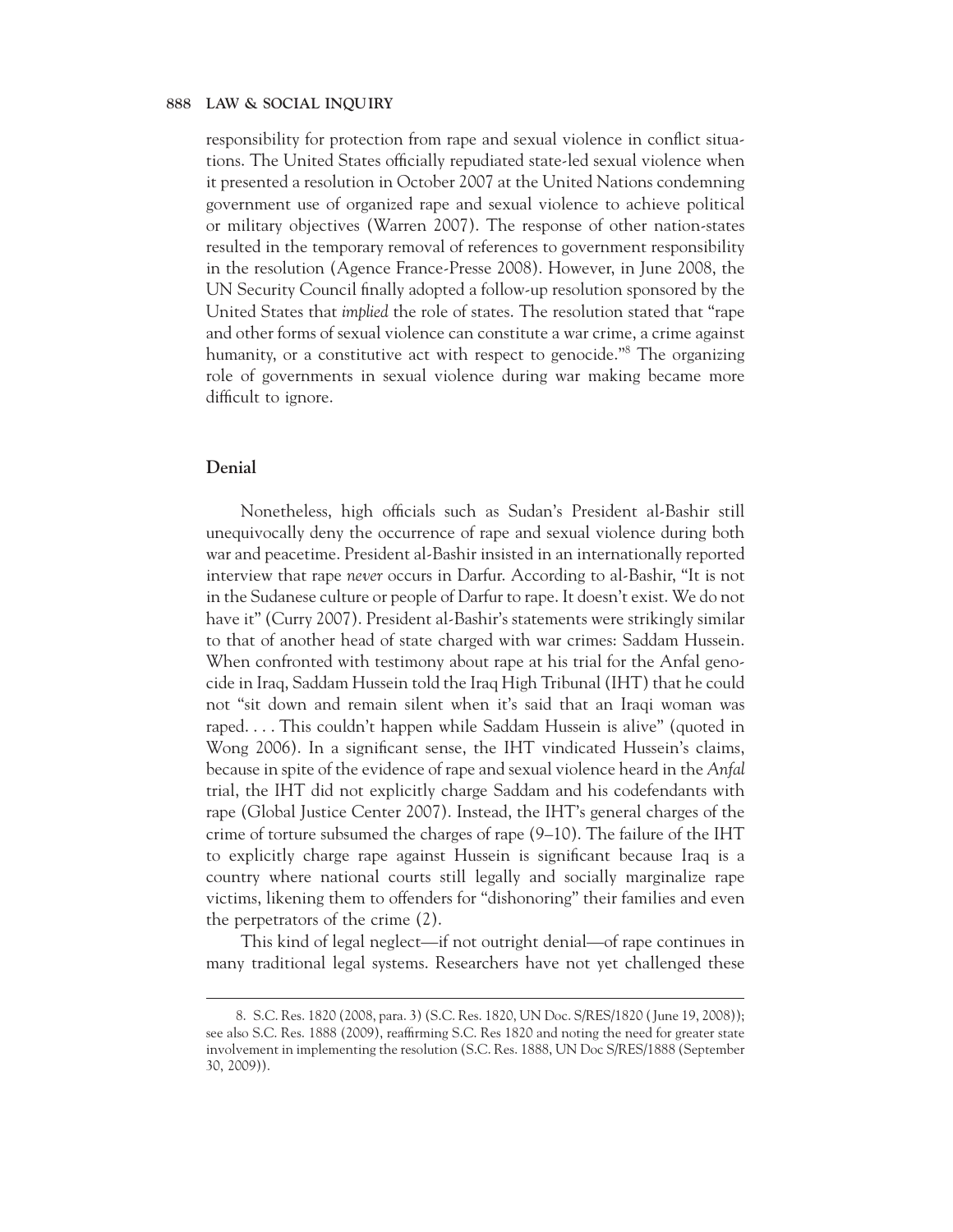denials with enough quantitative studies of rape and sexual violence in conflict zones. As noted by Prosecutor Moreno-Ocampo and High Commissioner Pillay, it is difficult to systematically record and analyze sexual violence, especially in conflict zones and repressive regimes. Although even a small amount of sexual violence creates widespread havoc that disrupts and displaces households and communities, the societal taboos and shaming that often surround rape and sexual violence also effectively suppress its reporting.

#### **Obstacles to Research**

Ideally, in order to break through these public and legal denials, social scientists would use a population-based random sampling of communities that incorporates self-reports of the respondents' own sexual victimization to provide the foundation for the study of sexual violence in conflict settings. However, the large-scale displacement of population groups by attackers in conflict situations makes ordinary household probability sampling misleading. Instead, much more targeted samples are required. For example, systematic quantitative analysis of mortality has been conducted using survey data collected in special high-risk settings, such as displacement and refugee camps (Hagan and Palloni 2006, 1578–79; Hagan and Rymond-Richmond 2008, 889). These analyses demonstrate that in the rare instances where specific survey questions reveal rape, the prevalence of reports among women is as high as 7 percent (Amowitz et al. 2002, 520). An important aspect of rape is its capacity to terrorize a population.<sup>9</sup>

Societal taboos and stigma in Arab and Muslim culture further restrict reporting of sexual victimization. In postinvasion Iraq, Lynn Amowitz led a systematic household survey in three highly affected southern cities (Amowitz et al. 2004). Only four of 1,057 survey respondents reported a preinvasion regime-related rape or sexual assault involving an extended family member since 1991 (1475). Displacement of many of the victims and normative concerns about family honor likely suppressed truthful responses (1476). When Amowitz and her colleagues reframed the question to include rape or sexual assault involving community members, beyond and without attribution of family membership, eighty-seven respondents reported rapes (1474). These findings encourage a new focus on the larger community, while earlier work in displacement and refugee camps encourages sampling in concentrated populations of human rights victims. Despite the potential obstacles and regardless of the tools ultimately used, it is clear that social science has a particular role in identifying sexual violence committed during conflict.

<sup>9.</sup> See the discussion of rape as an instrument of terror in Hagan 2003 (199–200).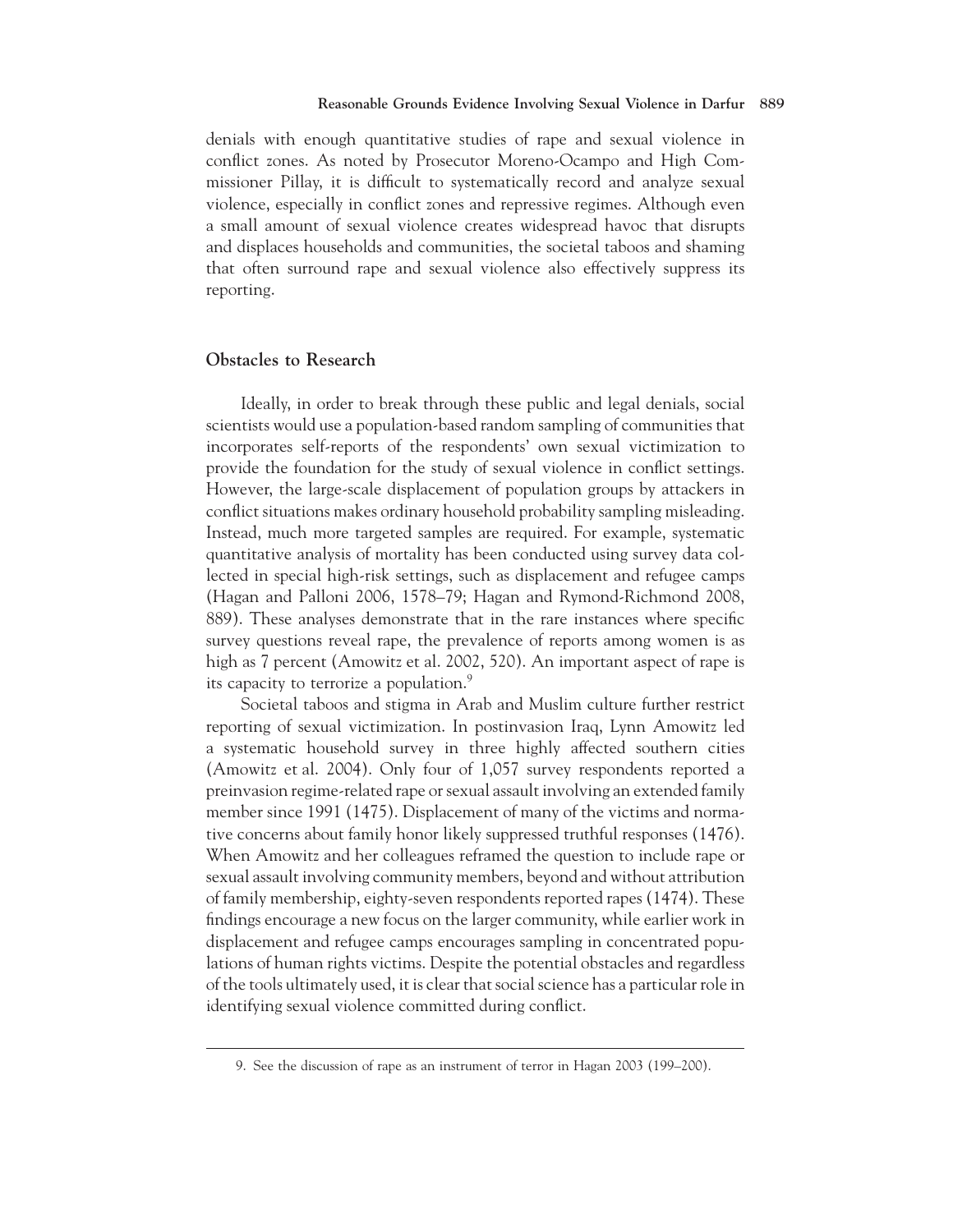#### **III. A NEW APPROACH**

Research conducted by John Hagan, Alberto Palloni, and Wenona Rymond-Richmond—published in *Science*, the *American Journal of Public Health*, the *American Sociological Review*, and *Darfur and the Crime of Genocide*—sought to build on these lessons of the past (Hagan and Palloni 2006; Hagan and Rymond-Richmond 2008, 2009; Hagan, Rymond-Richmond, and Palloni 2009). Here, the authors bring together the core findings of this research to set a social science foundation for the development of reasonable grounds evidence of rape and sexual violence as support for charges of crimes against humanity and genocide in Darfur.

As noted, previous survey research encourages moving beyond the reported rape of respondents themselves to reports of rape in the larger communities from which they come. The predictable legal objection to evidence regarding the reported rape of others is its hearsay aspect. The similar concern from the social science perspective is the reliability and validity of these secondhand reports. However, international criminal law allows hearsay evidence and provides special accommodations to ensure the anonymity and confidentiality of witnesses.<sup>10</sup> Social science in this case involved the use of an HLM methodology, which allows for the cross-validation of aggregated respondent reports (for example, in villages or settlements) while also taking into account individual-level sources of variation and bias (Raudenbush and Bryk 2002). In the following pages, we summarize our use of this method to analyze central tendencies in the aggregation and concentration of the ADS reports of sexual attacks at the community or settlement level in Darfur. $^{11}$ 

#### **Building the Darfur Case**

We conceive the mass atrocities in Darfur as follows: the leadership of the government of Sudan knowingly allowed a racially targeted outbreak of

<sup>10.</sup> Hearsay evidence is generally admissible in ICC cases, but judges may exclude hearsay evidence if they believe it is unreliable. The reliability of hearsay evidence is evaluated on an item-by-item basis. In addition, victims of sexual violence receive heightened protection under ICC procedural rules (see International Criminal Court 2002).

<sup>11.</sup> The previous survey work on violence in displacement and refugee camps also encourages data collection in concentrated human rights victim populations, where rape and sexual violence are likely to be more common. The World Health Organization conducted previous work with the Sudanese Ministry of Health in internal displacement camps in Darfur and focused on mortality resulting from disease and malnutrition. The foundation for this work was focused on mortality in "complex humanitarian emergencies." The researchers did not consider violence resulting from attacks on settlements in Darfur. In order to focus on the mass atrocities, including sexual violence, involved in these attacks, it was necessary to conduct the research with refugees outside Darfur. This is one reason why the US State Department, in cooperation with the Coalition for International Justice, collected the ADS data across the border from Darfur in Chad.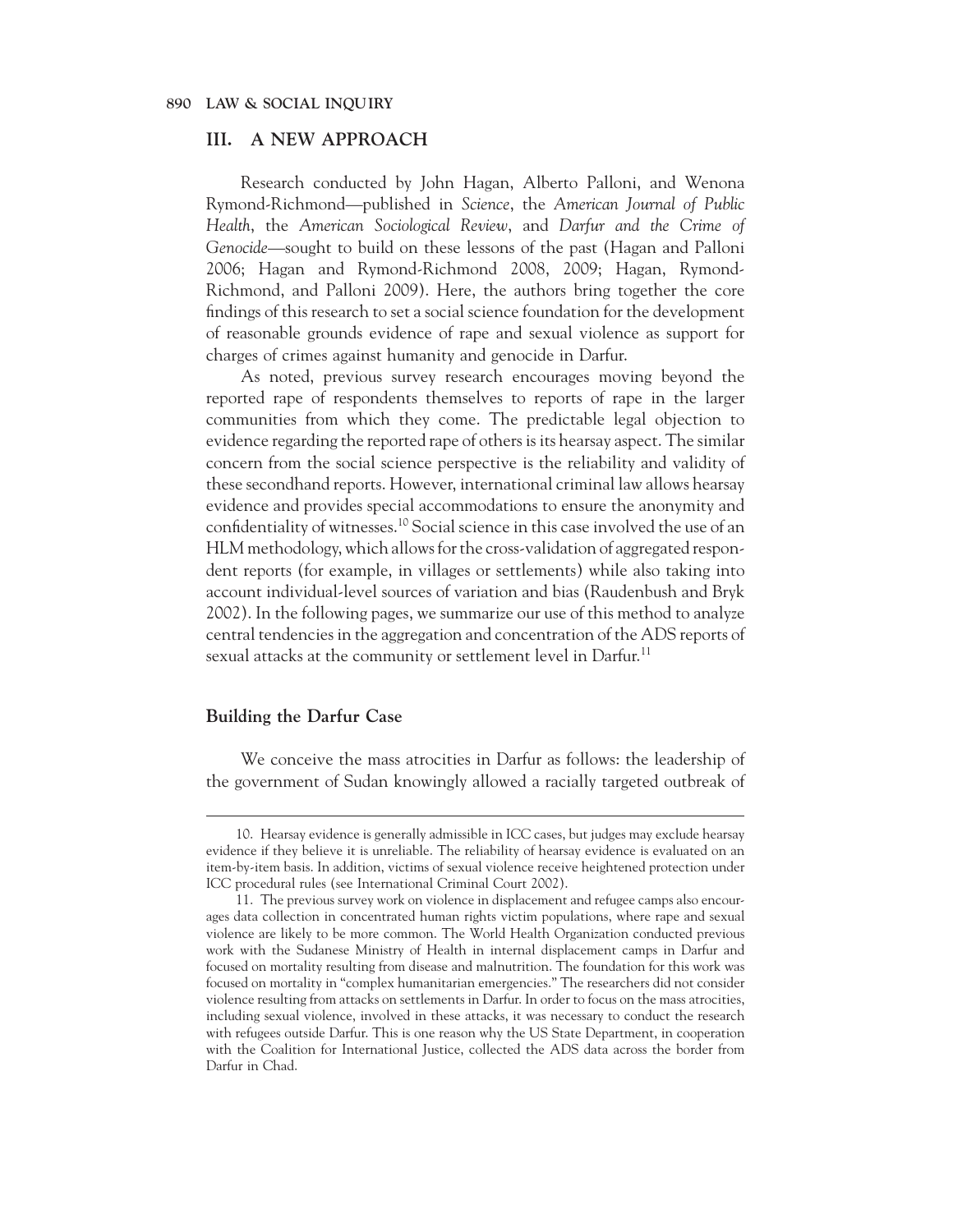violence to emerge and escalate between the Arab and black African groups in Darfur, which resulted in rapes and sexual violence during the murder, destruction, and displacement of those black African groups. Although documentary evidence thus far is limited, in this article we link this scarce evidence to the social science evidence indicating that there was superior responsibility—and therefore participation—from the highest levels of the Sudanese government. The data show coordinated and racially targeted attacks on black African farms and villages by the GoS military forces acting in cooperation with Arab Janjaweed militias. As one refugee responding to the survey reported, "They come together, they fight together, and they leave together" (US Department of State 2004).

Prosecutor Moreno-Ocampo identified three individuals—President al-Bashir, former Deputy Minister of the Interior Ahmad Harun, and the militia leader Ali Kushayb—as joint participants in the mass atrocities in Darfur ( Julie Flint, quoted in Hagan and Rymond-Richmond 2009, 116.). In addition to these individuals, Figure 1 names three other militia leaders identified in the ADS data who participated in mass atrocities in connection with Deputy Minister Harun. This chain of command is evidenced by the documentation and analysis of the US State Department survey of refugees in



**FIGURE 1. Sudan-Darfur Chain of Command, 2003–2004**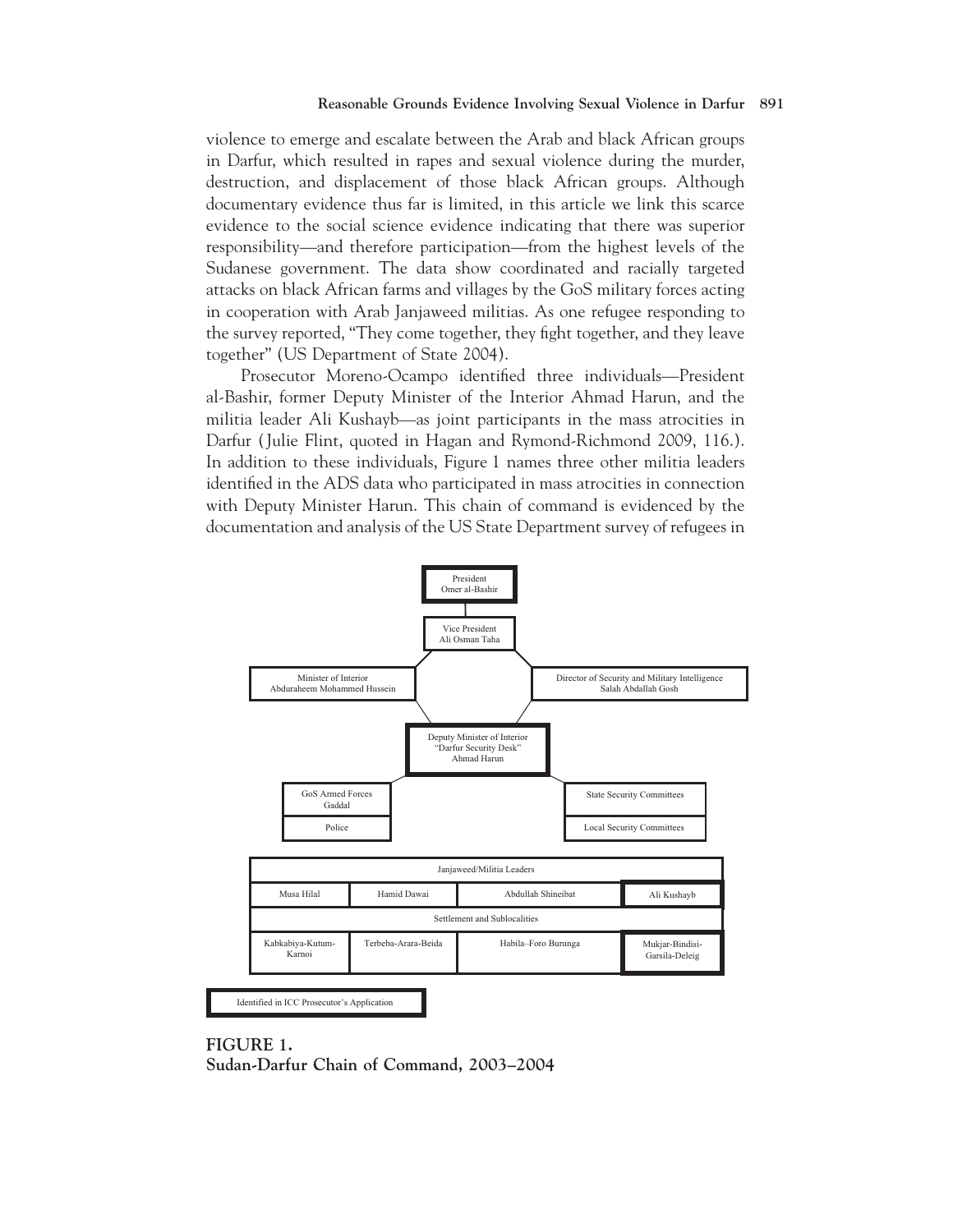Chad (the ADS), which we discuss later in this article. "This brings us," High Commissioner Pillay (2009a; also in this symposium) observed,

to the concept of the duty of enquiry that lies with anyone in a superior position, military or civilian, who knew or had reason to know that crimes were being perpetrated or about to be committed, and failed to take necessary and reasonable measures to prevent them and to punish those responsible.

This also raises the question, what level of evidence is required to advance an investigation and proceed to a lawful arrest pursuant to that duty of inquiry?

We do not assert that the evidence presented in this article necessarily rises to the level of "substantial grounds to believe" that President al-Bashir committed the crime of genocide or that the evidence reaches the even higher standard of "beyond reasonable doubt" required for a conviction. As the Appeals Chamber recently held, these higher thresholds constitute "an erroneous standard of proof" at the pretrial investigation and arrest stage (*Prosecutor v. Al Bashir* 2010). Instead, we focus on the reasonable grounds standard, as explained by the Appeals Chamber. This standard does not require that there be "absolute certainty that the evidence exclude all hypotheses inconsistent with the requisite statutory elements of the alleged crime"—if it did, the "lower threshold of 'reasonable grounds' would be meaningless" (para. 12). As such, the kinds of testable hypotheses and social science evidence presented in this article are aimed at furthering reasonable grounds evidence that will support the determination that President al-Bashir committed the crime of genocide.<sup>12</sup>

#### **The ADS Sample and Interviews**

In June 2004, the Sudan government was on notice that the United States was observing and recording its coordinated attacks on villages in Darfur with satellite and aerial imagery (Amarelo 2004). Although these attacks were, at a minimum, signs of ethnic cleansing (if not outright genocide), US officials cautioned "that the images are not hard evidence until they are corroborated by testimony of witnesses on the ground" (Amarelo 2004). Therefore, during the following July and August, the US State Department, at the direction of then-Secretary of State Colin Powell, fielded the Atrocities Documentation Survey. The ADS was a survey of 1,136 refugees who witnessed and experienced attacks in Darfur but were now living in Chad.

<sup>12.</sup> The Appeals Chamber made clear that under the Rome Statute such evidence is a prerequisite for al-Bashir's lawful arrest or detention. Indeed, at the earlier investigation stage, the Appeals Chamber cites the prosecutor in its decision as making the crucial point that requiring the higher trial standard of proof beyond reasonable doubt might actually endanger witnesses (see *Prosecutor v. Al Bashir* 2010, paras. 10, 18).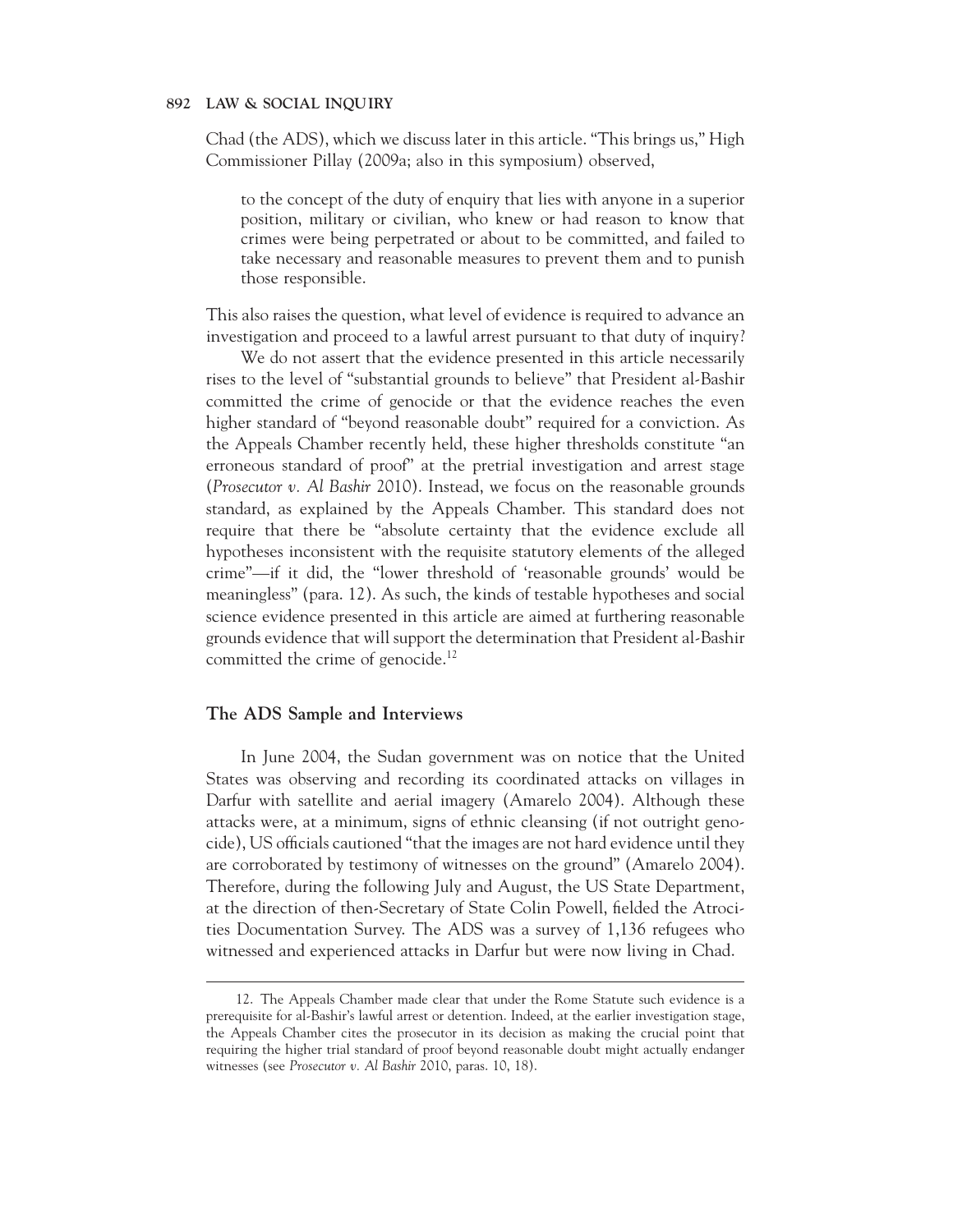An eight-page summary of the ADS, which included a table of descriptive statistics and maps, formed the background for Secretary of State Powell's testimony on September 9, 2004, to the US Senate Foreign Relations Committee stating that genocide was occurring in Darfur (US Department of State 2004). This summary report, however, was only the first step. We report next how we have used the ADS to document and analyze rape and sexual violence in Darfur. The point is to illustrate how a social scientific analysis of these mass atrocities involving rape and sexual violence can establish a foundation for reasonable grounds evidence of genocide.

The US State Department contracted with the Coalition for International Justice to conduct the ADS from July 12 through August 18, 2004. The ADS used a randomized multistage probability sample of 1,136 Darfuri refugees in twenty sites in Chad. The United Nations used lettered grids to divide refugee camps into sectors, each led by a recognized chief, *umda,* sheikh, or other leadership figure.<sup>13</sup> The ADS team identified all sectors of all camps and proportionately sampled them by size and ethnicity. The team similarly sampled informal villages by using landmarks as sector boundaries. Interviewers set out on random routes from the leaders' households and selected every tenth occupied space in each sector. Using a Kish grid,<sup>14</sup> a team member randomly selected an adult to interview in each fully enumerated household (US Department of State 2004).

The State Department's Bureau of Intelligence and Research developed the questionnaire used by the ADS team with input on the victim and perpetrator crime codes from international law advisors (US Department of State 2004). Using cartographers and translators, interviewers located 90 percent of the villages from which refugees had fled. We thus located 932 respondents clustered in twenty-two originating village clusters (referred to here as villages) with fifteen or more respondents each. Population pyramids from this refugee sample and samples from displacement camps inside Darfur are similar with regard to age and gender composition (US Department of State 2004). In both Chad and Darfur, there is a disproportionate absence of fighting-age men (eighteen to twenty-nine years of age), which increases the average age of respondents (US Department of State 2004). There are no indications the Chadian refugees differ in significant ways from internally displaced Darfurians in the bordering areas.<sup>15</sup>

<sup>13.</sup> An *umda* is a community leader in Darfuri culture.

<sup>14.</sup> A Kish grid lists individuals within a sampling unit (e.g., family) to equalize chances of selection.

<sup>15.</sup> We can note several possible limitations of the data. First, the interviewers did not speak the languages of the Darfuri refugees, so interpreters were required. However, the interpreters contributed to the study in an important way: they greeted and introduced interviewers to the refugees, using knowledge of local customs and rules of etiquette to establish trust. The investigators expressed high satisfaction with the interpreters' work.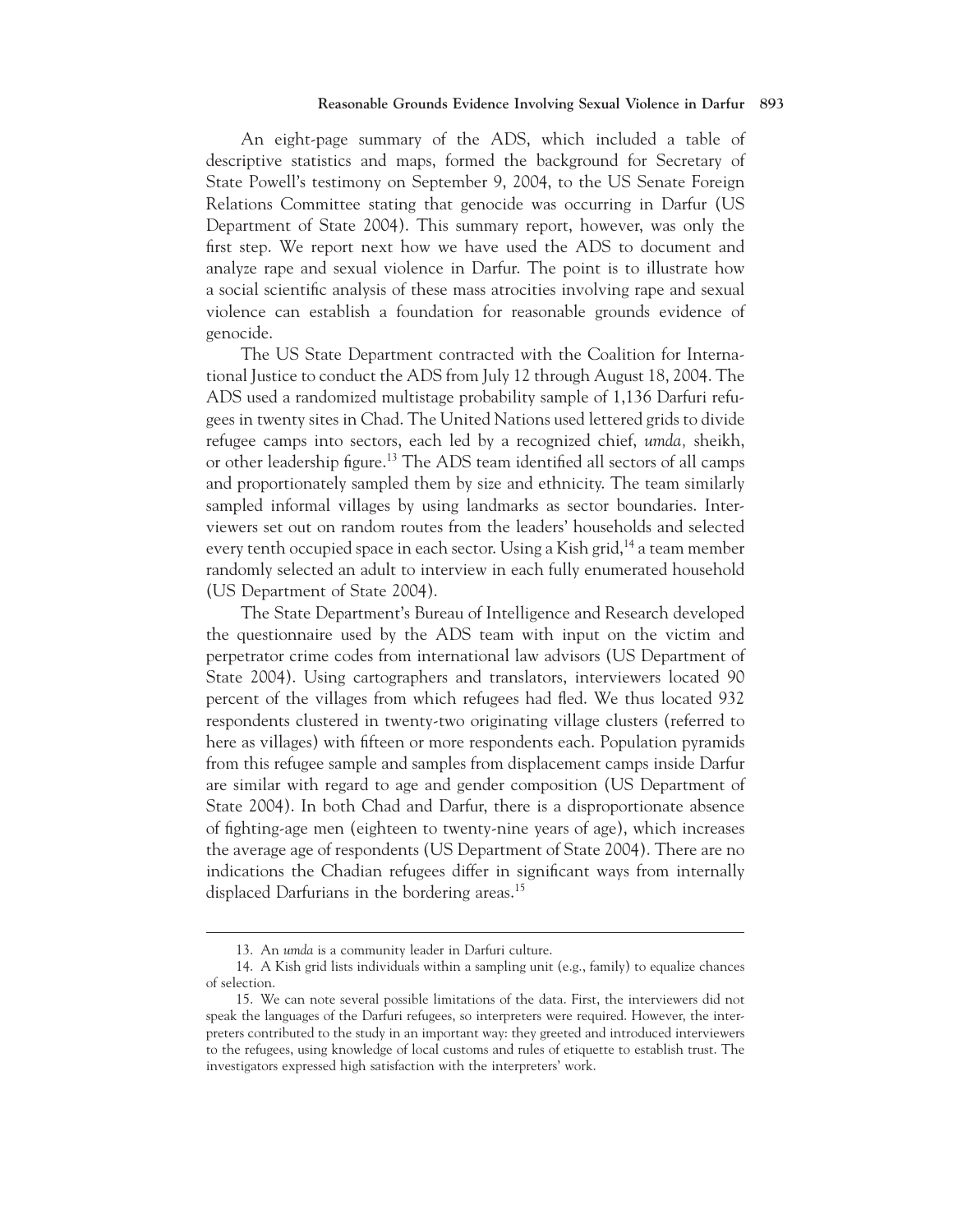The ADS data uniquely and extensively documented victimization during the attacks on black African settlements in Darfur. We know of only one other systematic quantitative study of precamp violence in Darfur, and none that includes sexual violence (Deportere et al. 2004). As part of the ADS survey, interviewers asked refugees, (1) when, how, and why they had left Darfur, and (2) if, when, how, and by whom they, their families, or their fellow villagers had been harmed since the beginning of the conflict approximately eighteen months earlier (US Department of State 2004). The survey's structure mixed the closed-ended format of health and crime victimization surveys with the semistructured format of legal witness statements. We crosschecked and supplemented the ADS data by rereading and recoding the extensive narratives recorded in the interviews.

The ADS refugee sample, as introduced previously and as documented in Table 1, provides a descriptive picture of the results of attacks on farms and villages in Darfur. About 40 percent of the ADS respondents are male and are, on average, thirty-seven years old (Hagan and Rymond-Richmond 2008, 93). Female refugees probably outnumber males in Darfur because males are more likely to be killed, while females are more likely to be raped and survive, at least in a physical sense. Just over half of the Africans in the sample self-identified as Zaghawa, approximately a quarter as Masaleit, and about 5 percent each as Fur and Jebal (173). The largest concentrations of the Zaghawa fled from North Darfur, while most of the Masaleit and Fur fled from West Darfur, with the Jebal previously concentrated in one town, Seleya, in West Darfur (173). The identification of the groups is important in establishing the protected status of the victims of the atrocities.

We read and coded each narrative to designate the attacking group as Janjaweed, Sudanese, or combined Sudanese and Janjaweed forces. We distinguished GoS forces and Janjaweed militia by their clothing and equipment. About two-thirds of the attacks were joint Sudanese and Janjaweed operations, nearly a fifth of the attacks involved Sudanese forces acting alone (usually in bombing attacks), and about one-tenth involved the Janjaweed alone (173). The remaining 10 percent of cases are uncategorized and were used as a comparison group in some of our analyses (173). The documentation of when the attacks included Sudanese military forces is important to establishing the responsibility of Sudanese government leadership in the mass atrocities.

Second, shared method bias may result from reporting by respondents of both predictor variables and sexual violence outcomes. However, aggregated reports of sexual violence across villages yielded highly reliable reporting. We also controlled for the respondents' reports of their own sexual victimization to minimize potential common sources of bias and heterogeneity.

Third, an indirect survey of Darfuri villagers who fled from Sudan could introduce selectivity bias. Yet the Chad survey displays demographics similar to those from Sudanese camp surveys. The refugee survey allows for questions about sexual victimization unasked in the camps. An adjustment for months since the respondents' flight to Chad is a partial control for selectivity.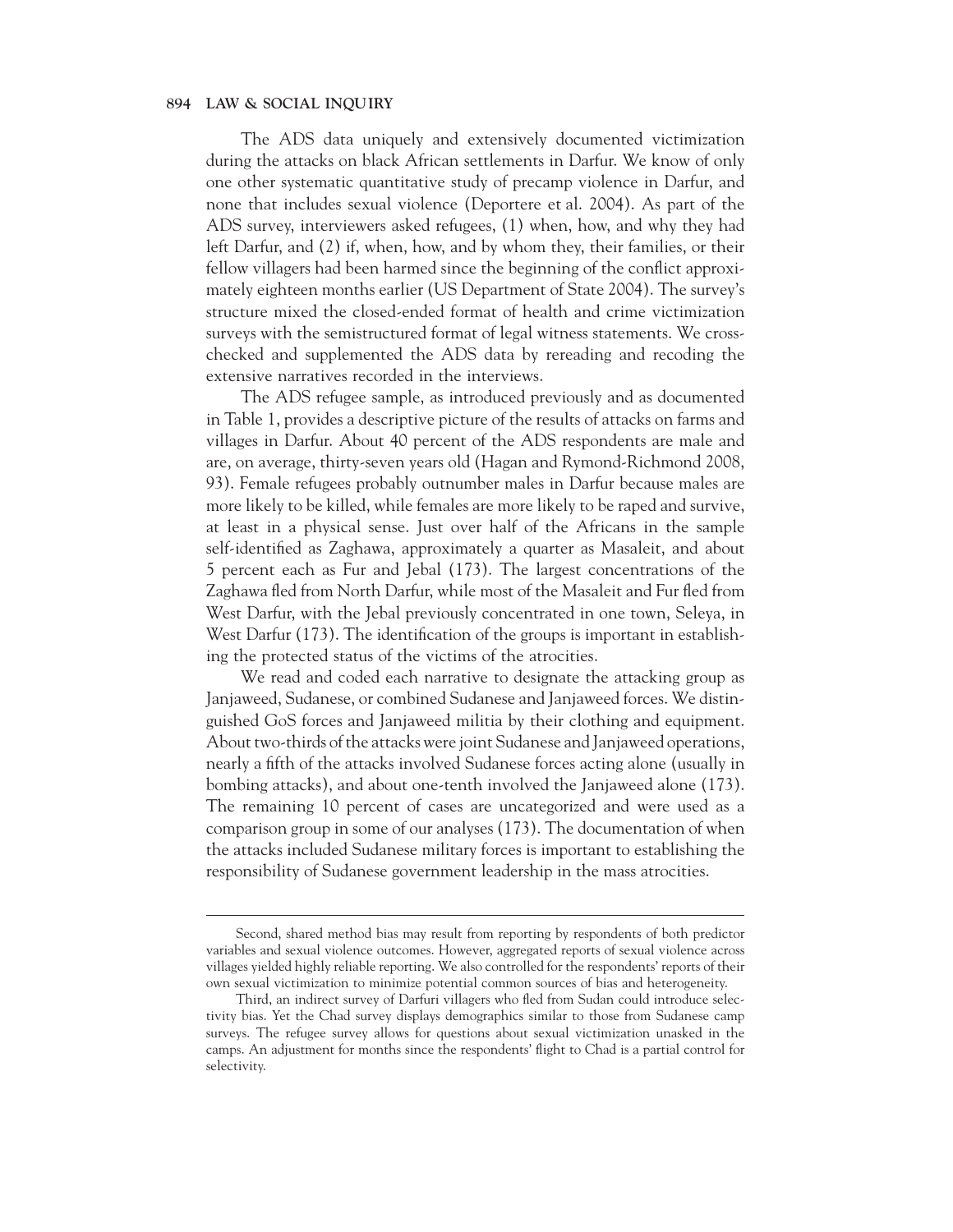# **TABLE 1.**

| Individual-Level Characteristics   | Mean         | <b>SD</b> |
|------------------------------------|--------------|-----------|
| Respondent Attributes              |              |           |
| Mean age                           | 37.100 years | 14.634    |
| Male                               | .400         | .491      |
| African Group Membership           |              |           |
| Zaghawa                            | .527         | .550      |
| Fur                                | .055         | .288      |
| Masaleit                           | .275         | .447      |
| Others (Reference Group)           | .143         | .330      |
| <b>Attacking Groups</b>            |              |           |
| GoS or Janjaweed (Reference Group) | .328         | .345      |
| GoS and Janjaweed Militia          | .672         | .470      |
| Ethnic Protection                  |              |           |
| Reported Arab Villages Spared      | .063         | .244      |
| Racial Targeting                   |              |           |
| Heard Racial Epithets              | .343         | .475      |
| Reported Sexual Victimization      |              |           |
| Reported Own Victimization         | .040         | .205      |
| Reported Victimization of Others   | 1.184        | 2.539     |
| Village-Level Characteristics      |              |           |
| Racial Intention                   |              |           |
| Mean Racial Epithets Heard         | .312         | .144      |

**Individual- and Settlement-Level Profiles, Atrocities Documentation Survey, Darfur Refugees, July–August 2004**

*Abbreviations: GoS, Government of Sudan Forces.*

*Note*: *N* = 932 individuals (level-1) in twenty-two village clusters (level-2).

Data are expressed as percentage of respondents unless otherwise indicated.

During the second two-week period of the ADS interviews, a question was added asking if there were rebels actually staying in the respondent's town or village (US Department of State 2004). Less than 2 percent of the respondents in the sample reported a rebel presence (US Department of State 2004). Reports of rebels were disproportionately located in several northern settlements, such as Karnoi, near Tine, and Girgira, where the rebel presence was still reported to be low, but ranging from 6 to 13 percent (US Department of State 2004). The documentation of rebel involvement in the settlements that were attacked is important to refuting the Sudanese government's defense that it was acting in proportionate self-defense against an organized insurgency (de Waal 2004).<sup>16</sup>

<sup>16.</sup> For a discussion of the idea that the attacks in Darfur, analyzed in this research, were coordinated in response to an organized insurgency, see de Waal (2004).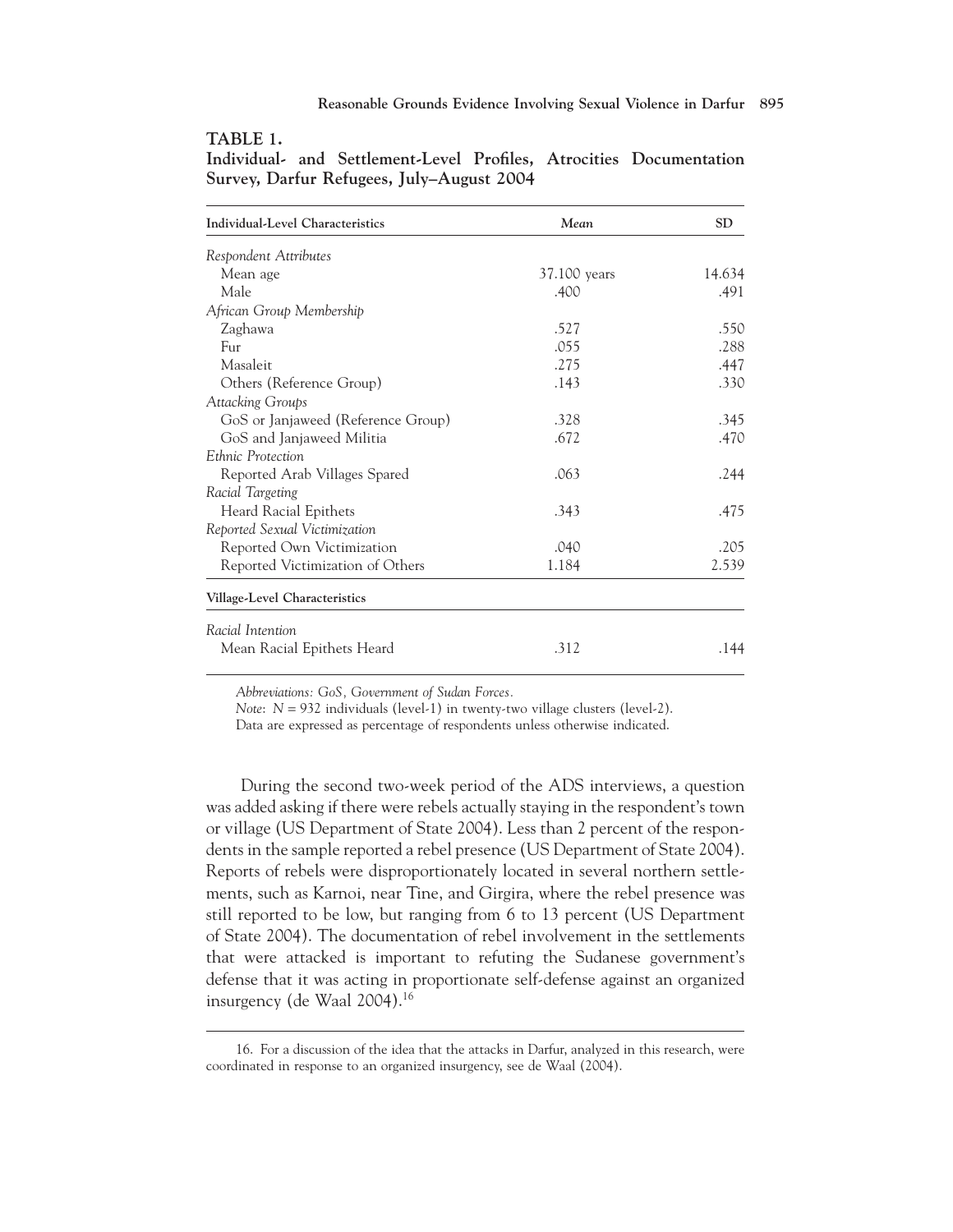

- Survey count of killings
- News count of killings

### **FIGURE 2.**

### **Chronology of Key Events and Monthly Death Count Estimates from Survey and News Counts of Killings, January 2003–September 2004**

There were two waves of attacks in Darfur, and these predictably corresponded with the peak periods involving violent and health-related death and displacement. About a quarter of the sample fled during the first three months of the first wave of attacks, about half fled during the four months of the second wave of attacks, and the remaining quarter fled during the other thirteen months (Hagan and Rymond-Richmond 2008, 173). The second wave of attacks was obviously the most costly in terms of the physical destruction of the group conditions of social life for black Africans in Darfur. It was during the second wave of attacks, in December 2003, that President al-Bashir vowed to "annihilate Darfur rebels" (see Agence France-Presse 2003; Hagan and Rymond-Richmond 2009, 139–40). Figure 2 shows monthly death counts from January 2003 to August 2004, which encompasses the two waves of attacks as well as the months before and after. The two sources of death counts are the ADS interviews and a separate survey based on news and nongovernmental organization reports of deaths in attacks on 101 villages (Petersen and Tullin 2005). The parallel patterns in the two studies provide a source of convergent validation for the data collection in both research efforts.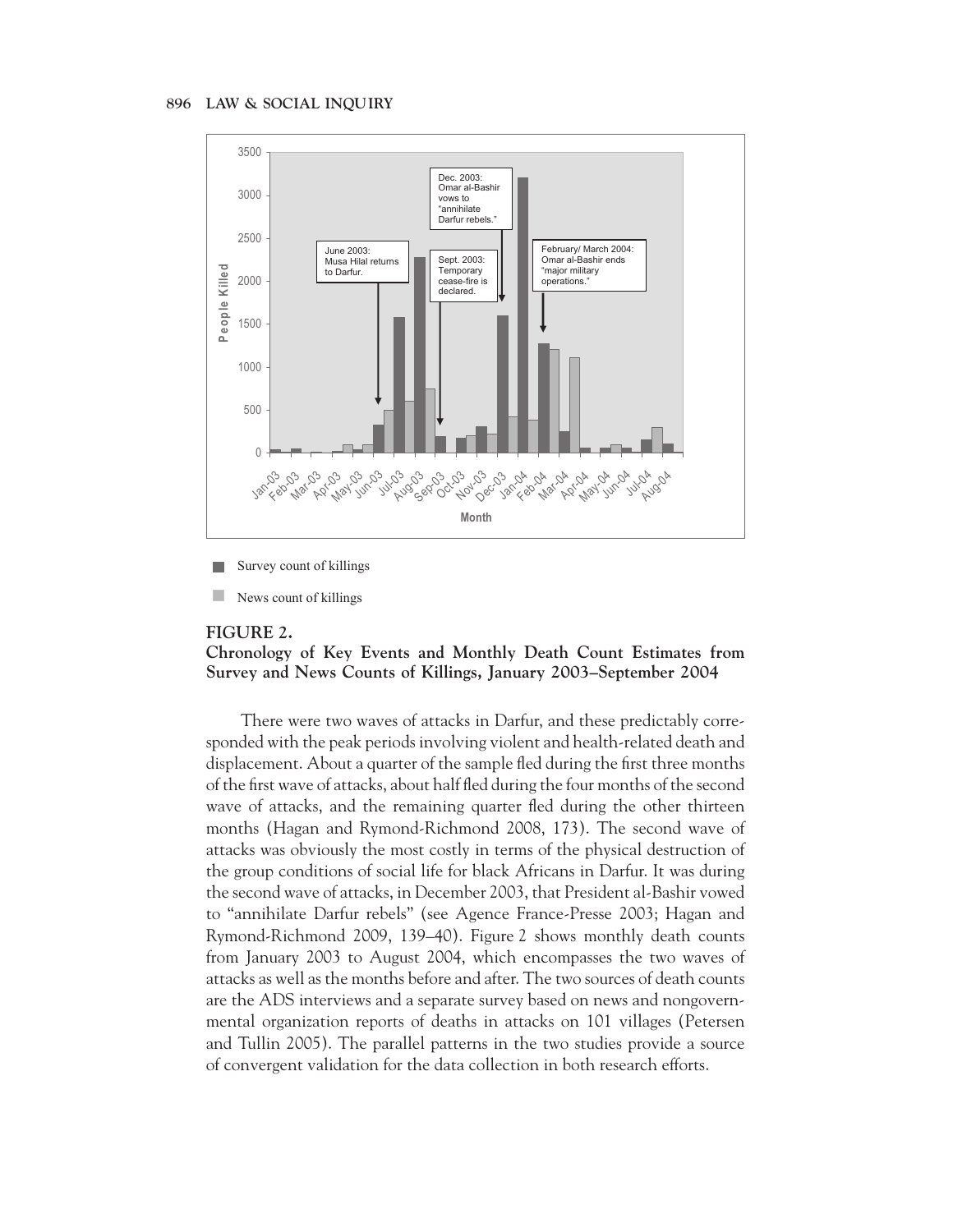#### **Reasonable Grounds Evidence Involving Sexual Violence in Darfur 897**

There are more than a dozen frequently cited estimates of the death toll in Darfur (Degomme and Guha-Sapir 2010). Prosecutor Moreno-Ocampo estimated that 35,000 African villagers were killed outright in Darfur and that 100,000 died overall (Situation in Darfur 2008, 7). The higher estimate includes deaths from disease and malnutrition associated with forced displacement following from the attacks. *Science* and the *Lancet* published peer-reviewed lower- to upper-bound confidence interval estimates of Darfur mortality from the conflict in the range of 170,000 to 255,000 and 178,000 to 461,520, respectively.<sup>17</sup> Although President al-Bashir and the Sudanese government estimate that 9,000 have died in Darfur, there is a reasonable basis to believe that the total is over 100,000. And there is a growing convergence based on the research literature outlined here on estimates of approximately 300,000 deaths (Hagan and Rymond-Richmond 2009, 102).

#### **The Reporting of Racial Epithets**

The ADS interviews are highly detailed in recording the shouting of racial epithets, our measure of racially targeted intent, during the attacks (US Department of State 2004). The epithets are important, in part, because they provide evidence of explicit targeting that focused the attacks in a way that went beyond the multiple ethnic tribal identities indigenous to Darfur (i.e., the Zaghawa, Fur, and Masaleit). The effect of these epithets was to identify an explicit binary racial division. As we see next, although both ethnic and racial groups are protected under the Genocide Conventions, ethnic attributions are more easily dismissed as subjectively and internally adopted by the groups themselves (UN International Commission of Inquiry 2005).

The UN International Commission of Inquiry on Darfur approached the distinction between subjective and objective identity as an important issue of atrocity law. This is an example of how David Scheffer (2006, 229) argues that the exclusively legal framing of such issues can inhibit parties from acting on their responsibility to investigate and protect against attacks on victimized groups. The Commission of Inquiry concluded that victims of violence in Darfur were not *objectively distinct* from their attackers and therefore were not recognizable as protected ethnic or racial groups under the Genocide Convention:

The various tribes that have been the objects of attacks and killings (chiefly the Fur, Massaleit [sic] and Zaghawa tribes) do not appear to

<sup>17.</sup> Compare Hagan and Palloni (2006, 1578–79), estimating deaths in the range of 170,000 to 255,000, with Degomme and Guha-Sapir (2010, 298), estimating deaths in the range of 178,000 to 461,520.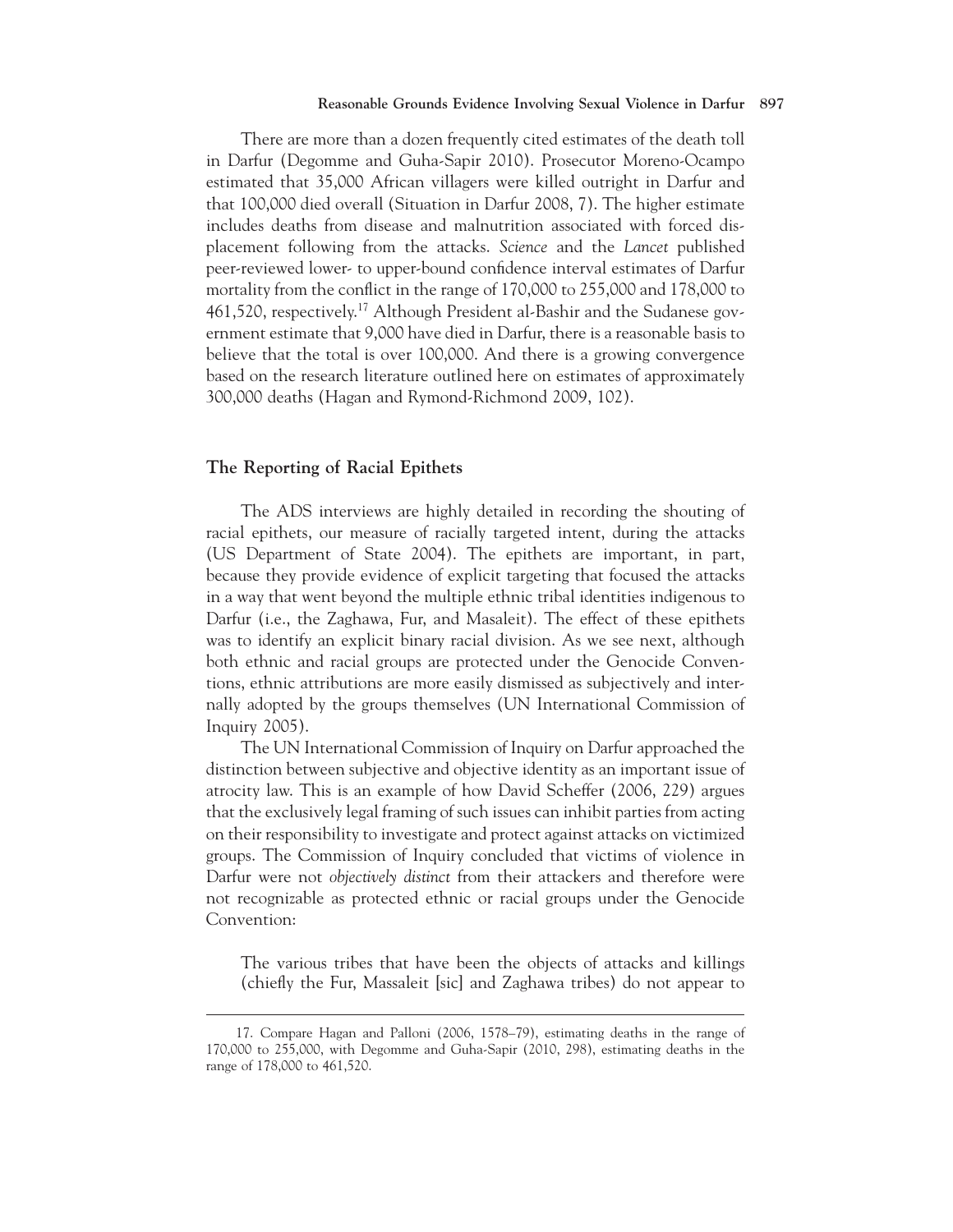make up ethnic groups distinct from the ethnic group to which persons or militias that attack them belong. They speak the same language (Arabic) and embrace the same religion (Muslim). In addition, also due to the measure of intermarriage, they can hardly be distinguished in their outward physical appearance from the members of tribes that allegedly attacked them. (UN International Commission of Inquiry 2005, para. 129)

The commission failed to acknowledge that racial distinctions are often socially constructed and forcefully imposed with little regard to actual physical differences. Racial epithets are important for both criminological and legal analysis because they capture the motivation and intent of attackers. The frequently quoted *Akayesu* decision in Rwanda and the *Jelisic´* decision in Bosnia both emphasize the importance of spoken language in documenting genocide (*Prosecutor v. Akayesu* 1998; *Prosecutor v. Goran Jelisic´* 1999). Social science evidence regarding the influence of racial epithets is shown later in this article to have an important bearing on violence and genocidal intent in Darfur.

We examined the narrative accounts of the attacks on a case-by-case basis to find reports of victims and refugees hearing racial epithets. We recorded the content of the epithets, detailing as accurately as possible the wording of the epithets. Each surveyed individual was assigned a code indicating whether or not he or she heard racial epithets. We argue that the racial epithets combine elements of motivation and intent and that they were raised to compelling collective levels in the village settings where they were most frequently heard.

Refugees often reported hearing their attackers shouting racial slurs such as "This is the last day for blacks," "We will destroy the black-skinned people," "Kill all the slaves," "Kill all the blacks," "You are black, you deserve to be tortured like this," and "We will kill any slaves we find and cut off their heads" (US Department of State 2004). The mixture of ethnic and racial markers in the expressed motivations for the sexual violence during the attacks is illustrated in the additional ADS reports of the speech used during the attacks. The surveys noted the following statements indicating violent action based on ethnic and racial motivations:

- "Masalit [sic]—you are dirty; you deserve to be raped. You are black—you deserve to be tortured like this."
- Janjaweed said to women they raped after cutting their arms to brand them, "You are now Arab wives. There are no men here."
- In August, some women returned and were raped by Arabs, who said to them, "You will have Arab babies."
- Arabs said that they would kill as many Masaleit as they could and that the rest would never live there again. They also said, "We will take your women and make them ours. We will change the race."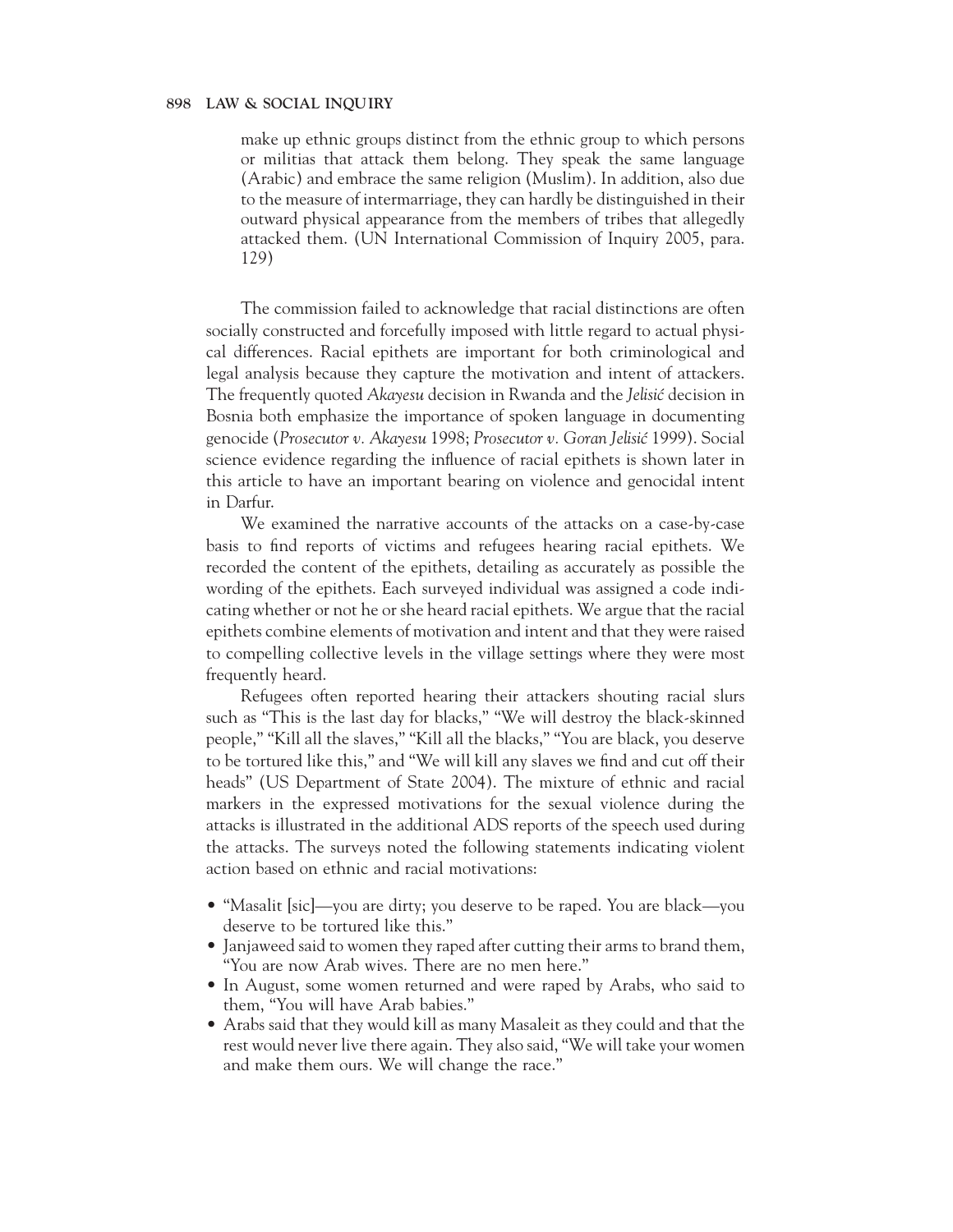• Ten men raped a black African woman and said, "You are black people's wives and you bear black children but now you have to bear white people's children" (US Department of State 2004).

These words and phrases shouted by the perpetrators of sexual violence provide insight regarding the attackers' motivation and intentions during the raids on Darfuri villagers.

We used village-level proportions of respondents hearing racial epithets to measure the aggregation and concentration of racial targeting. These scores ranged from 0 to 50.2 percent, indicating wide variation across villages. We shorten the reference to "collective racial intent" in the following pages, but it is noteworthy that both motivation and intent are involved in the reported racial epithets. We also include as a further measure of the "usversus-them" dynamic of ethnic cleansing the respondents' reports of nearby Arab villages being spared from attacks.

Figure 3 presents a bar graph based on a three-month moving average of refugees from Darfur surveyed in the ADS who reported hearing racial epithets during attacks. The dating indicates when, according to the refugees, they departed from their farms and villages in Darfur. The upward ascent in respondents' reports of hearing racial epithets begins in June 2003, the month when Musa Hilal returned to Darfur after a period of detention elsewhere (Flint and de Waal 2005, 98).<sup>18</sup>

This is also the time period during which the Office of the Prosecutor indicates Deputy Minister Harun visited Darfur numerous times to lead a major recruitment drive with local leaders such as Hilal (Situation in Darfur 2007, paras. 47, 122). Harun spoke at meetings across Darfur, repeating the message that he held the power "to kill or forgive whoever [sic]" he wanted and that he possessed the authority "to kill three-quarters of Darfur in order to allow one quarter to live" (para. 30). The Office of the Prosecutor reports the testimony of a witness about a specific July 2003 speech in Al Geneina: "On that day, Harun's speech was preceded by that of the notorious Militia/ Janjaweed leader Musa Hilal. Hilal's speech was characterized by the witness who heard it as 'very racist.' Hilal was enthusiastic about unifying to fight the enemy and characterized the conflict as 'holy war'" (para. 30).

#### **Enumerating Sexual Violence and Mass Atrocities**

The final pieces of our descriptive portrait from the ADS sample consist of the reports of mass atrocities. The classical understanding of genocide

<sup>18.</sup> Flint and de Waal (2005) explain that in June 2003, Hilal flew back to Darfur and organized the Janjaweed with government support, reportedly as a result of the intervention of Vice President Ali Osman Taha.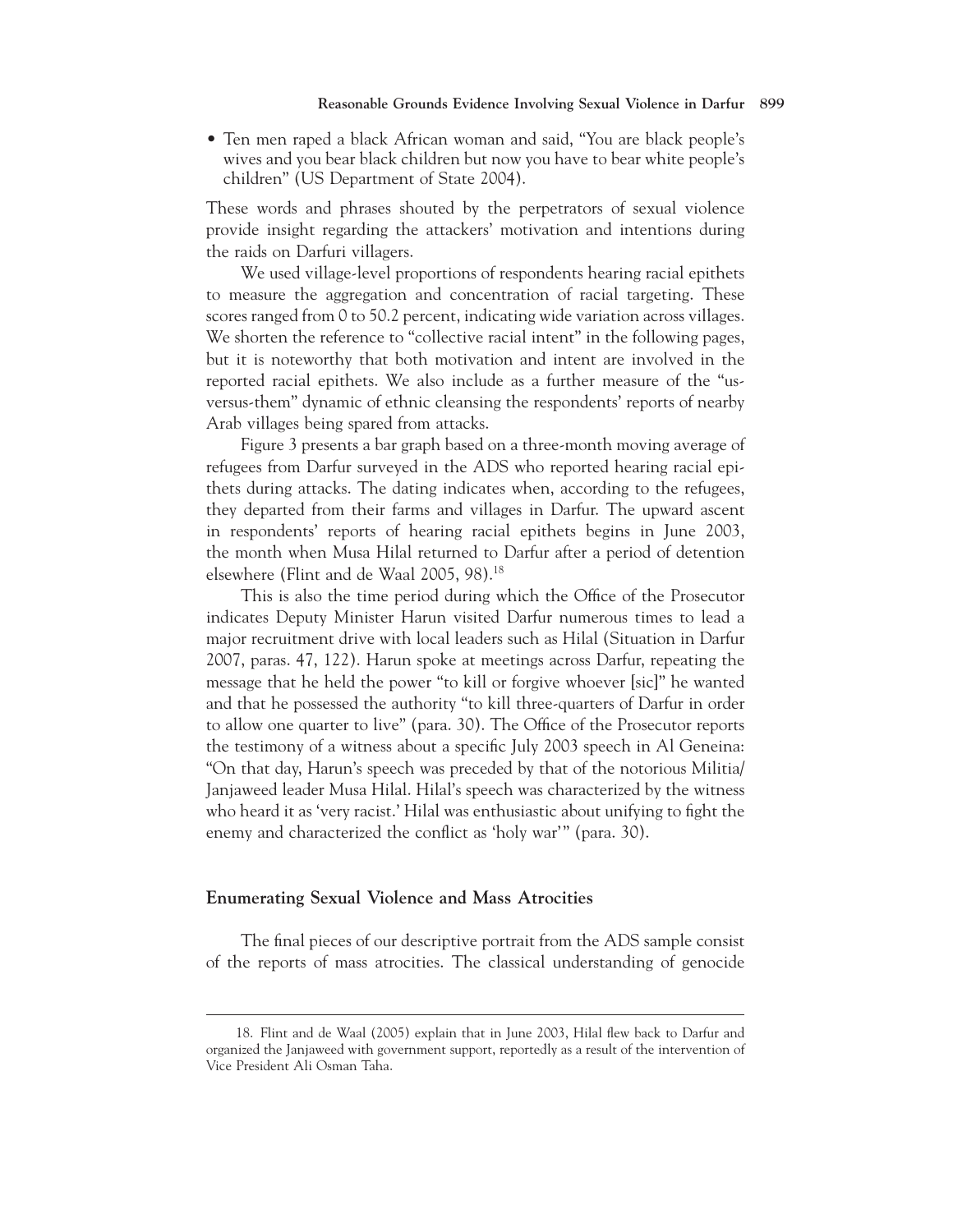

#### **FIGURE 3.**

**Percentage of Refugees Who Reported Hearing Racial Epithets during Attacks, by Date of Departure, Atrocities Documentation Survey, Summer 2004**

emphasizes the intentional taking of lives that characterizes the destruction of a group.19 A more contemporary approach to genocide also focuses on the deliberate infliction of conditions of life on a group calculated to bring about its destruction.

Both the taking of lives and the conditions of life are crucial components of the Genocide Convention's definition of what constitutes genocide. According to Article II of the Genocide Convention, genocide consists of

<sup>19.</sup> The classical focus in defining genocide on loss of life likely derives from the massive mortality during the Holocaust and from the customary importance attached to human life in common law.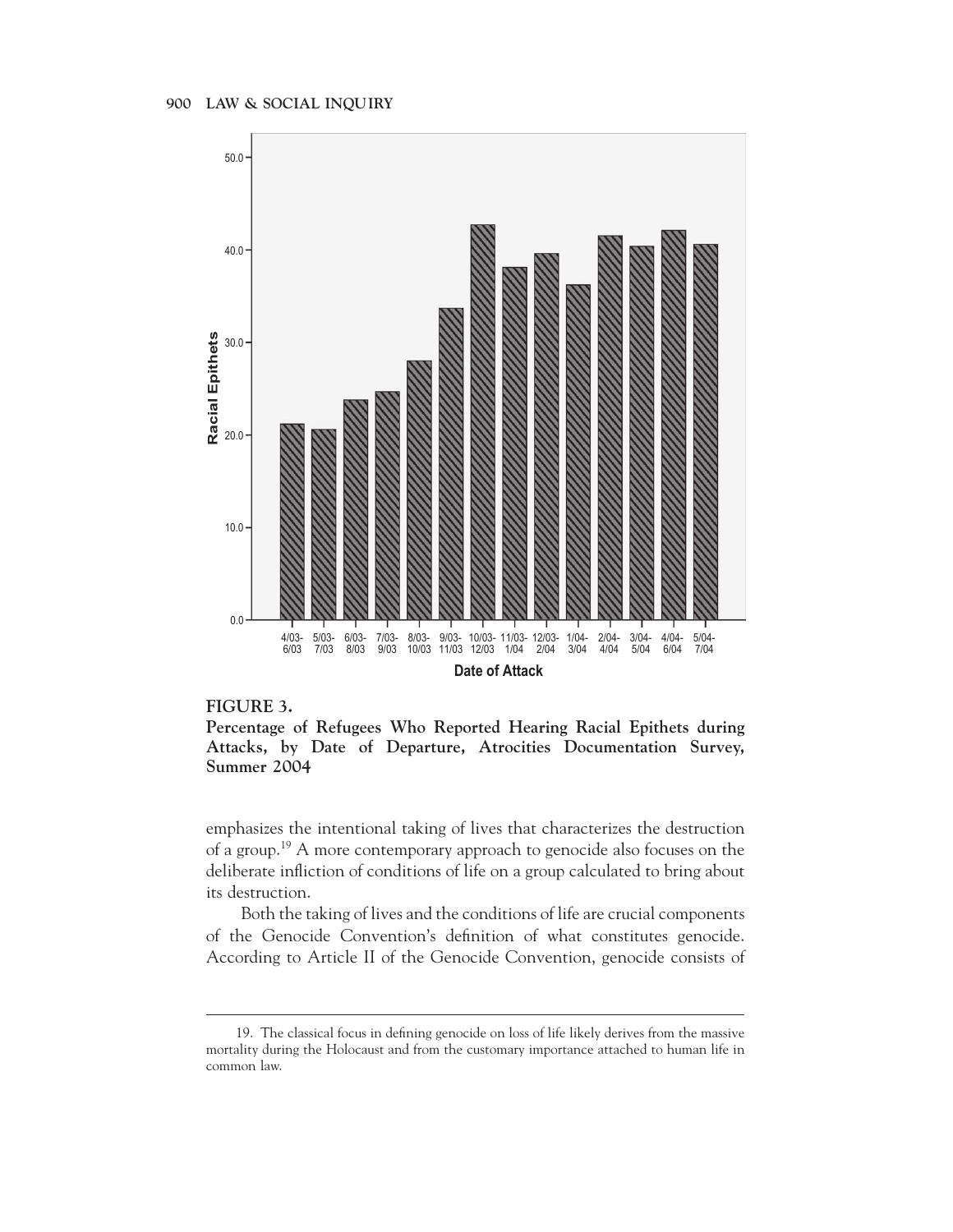any of the following five acts committed with intent to destroy, in whole or in part, a national, ethnic, racial, or religious group:

- 1. killing members of the group;
- 2. causing serious bodily or mental harm to members of the group;
- 3. deliberately inflicting on the group conditions of life calculated to bring about its physical destruction in whole or in part;
- 4. imposing measures intended to prevent births within the group; or
- 5. forcibly transferring children of the group to another group. (Convention on the Prevention and Punishment of the Crime of Genocide 1948)

Any one of the five specified elements can legally constitute genocide. The third act, with its reference to "group conditions of life," is perhaps the most all-encompassing element and the most meaningful for understanding how genocidal violence denies sustainable life to entire villages, communities, or populations. There is little doubt that sexual violence can undermine conditions of group life and lead to the destruction of that group.

Our measurement approach involved using a report section from each survey that recorded incidents of victimization. Respondents reported attacks on themselves, their families, and their settlements, which involved bombing, killing, rape, abduction, assault, property destruction, and theft. Each respondent therefore reported for him- or herself together with his or her settlement. Our most specific interest was in systematic counts of the number of sexual attacks reported by the respondents. However, for comparative purposes, we also created a total victimization severity score, which we describe first based on the common law seriousness of the incidents reported for attacks on the settlements. High Commissioner Pillay (2009a; also in this symposium) noted the importance of measuring the link between the sexual violence and other mass atrocities when she observed: "The case law of the tribunals has given us direction as to how to conduct investigations. We know that commanders have been found responsible for the 'incidental murders and rapes' that were deemed to be the 'natural and foreseeable consequences of an ethnic cleansing campaign'."

We aggregated reports of specific incidents experienced or witnessed by each respondent in the settlement. To create the total victimization score, we assigned the following values to the incidents: 5 to reported killings, 4 to sexual attacks, 3 to assaults, 2 to property destruction or theft, and 1 to displacement.

To illustrate the coding of the incidents in the severity scale, consider the example of a thirty-five-year-old Masaleit woman with a total severity score of 52. The attack reported by this woman occurred in a village near Masteri. Sudanese government troops and Arab Janjaweed militia attacked her village on September 1, 2003. She reported twenty incidents during the attack that occurred that day. Her report pertains to herself, her family, and others in the village. During the attack, she was beaten (severity score of 3)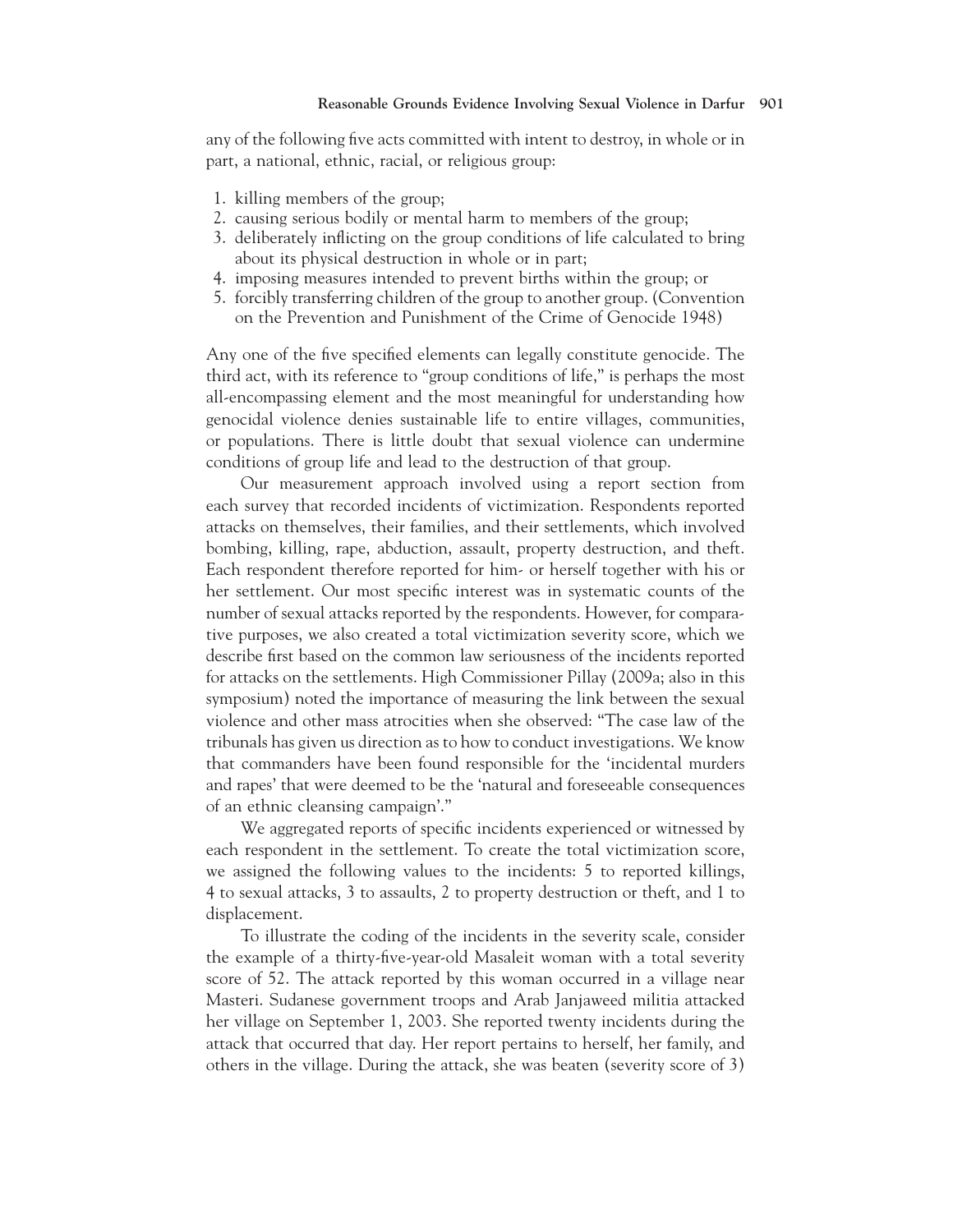and raped (4). Her father was severely beaten (3) while trying to protect her, and he was subsequently abducted (4). Some women from her village were abducted (4) and held for two hours. They were beaten (3) and raped (4) before being released. Another group of women ranging in age from sixteen to twenty were raped (4), and she personally witnessed one of the rapes and heard about the rapes from other victims (4). Additional villagers, including her brother, were beaten (3), shot (3), and stabbed (3). She witnessed dead bodies (5), all male, some of which had their throats cut, and others that had been shot in the head. Her village was completely destroyed (2) except for three huts that were on the far edge of the village. Theft occurred (2), including that of livestock, food, and water pots. She reported that there was no rebel activity in or around her village. The only defense the villagers had was a few spears, which were no match for the attackers' guns, knives, pickup trucks with mounted guns, and aircraft. She entered Chad in February 2004, becoming one of the two to three million Darfurians displaced (1) by the mass atrocities.

We defined sexual victimization as including rape, sexual assault, acts of sexual molestation such as insertion of foreign objects into the genital opening or anus, and sexual slavery. Four percent of the full sample and 7 percent of women refugees reported having been victimized.<sup>20</sup> Nearly a third of the Darfuri refugees (29.1 percent) indicated that other villagers were sexually victimized during attacks. Others' sexual victimization is coded from one to ten other persons victimized, with a mean of 1.18. As noted previously, the sexual victimization of others is our ultimate outcome variable, while we used self-reports of sexual victimization of the respondent as a control variable for unmeasured heterogeneity or reporting bias. Map 1 indicates that sexual violence was most common in West Darfuri villages, where Fur and Masaleit tribal groups were concentrated. This map further reveals that the villages ranking highest in reports of sexual violence were also usually the same villages ranking highest in total victimization, which included killings as well as other forms of physical and sexual violence. This overlapping of sexual and other forms of violence is consistent with the finding in the ICTR *Akayesu* case in Rwanda. The *Akayesu* case found that rape is "an integral part of the process of destruction" (*Prosecutor v. Akayesu* 1998). The ICTY *Kunarac, Kovac & Vukovic* case (2001) also recognized rape as part of crimes against humanity.

#### **IV. APPLYING AN APPROPRIATE ANALYTIC METHOD**

The HLM methodology designed for multilevel clustered samples (Raudenbush and Bryk 2002) was then used to analyze the data. HLM allows

<sup>20.</sup> The latter figure approximates reporting of sexual assaults in Sierra Leone (see Amowitz et al. 2002, 518).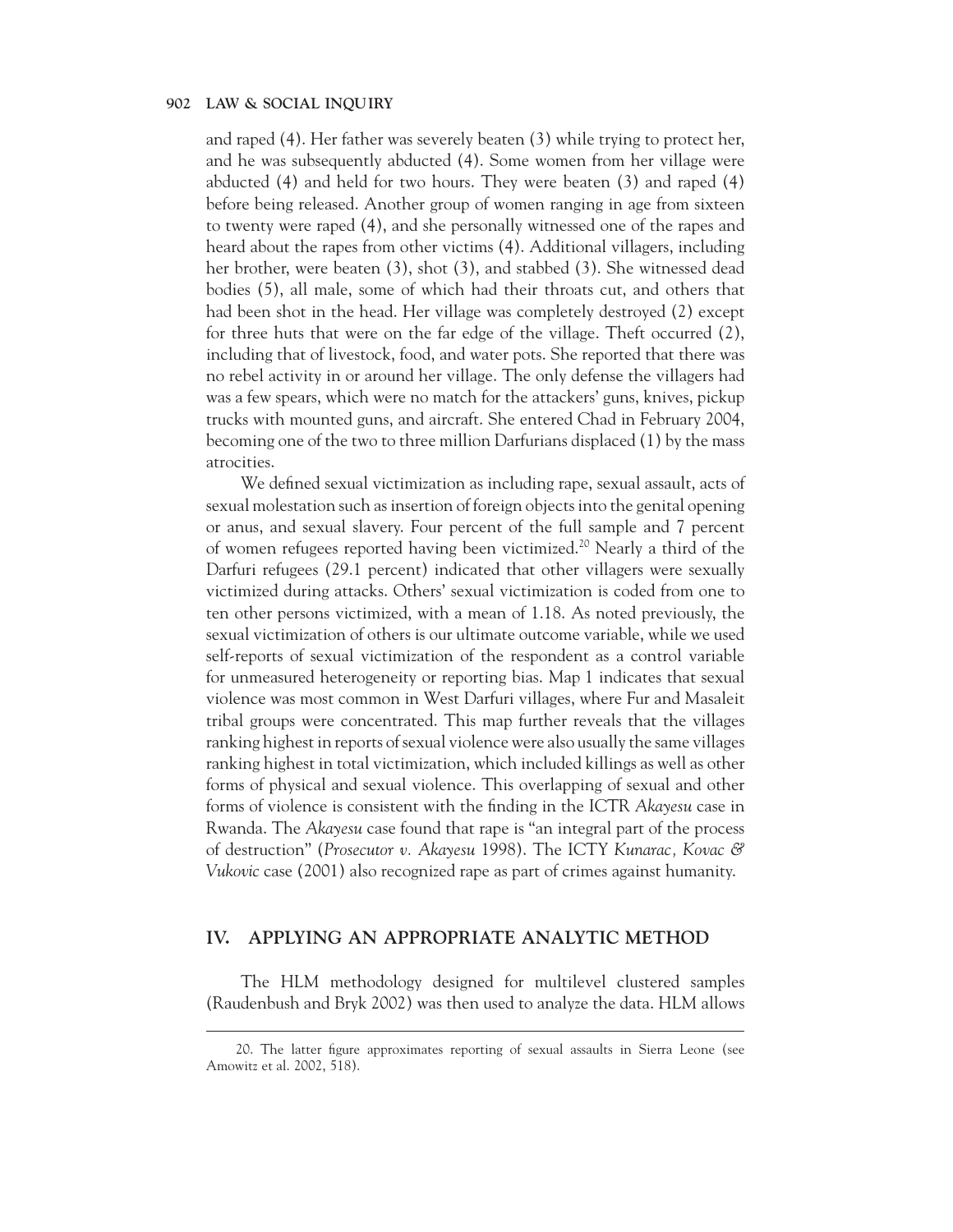analysis within and between villages. We analyzed the combined roles of GoS forces with Janjaweed militias in the racial targeting of sexual violence—as well as in the sparing of Arab villages—in an "us-versus-them" dynamic of targeted violence and ethnic cleansing.

First we used a logistic regression to model binary reports of whether individuals heard racial epithets during the attacks. Then we estimated joined individual- and village-level Poisson regression equations of the sexual victimization of others (adjusted for dispersion, months of exposure before flight, and the respondent's own sexual victimization).<sup>21</sup> The dependent variable, sexual victimization, is the count of the number of *other* persons reported by each individual in the village to have been sexually attacked, as described here. HLM allows simultaneous analysis of outcomes within and between villages. Thus, our within-village Poisson model first regresses the individuallevel reports of sexual victimization by the 932 respondents on their individual reports of racial epithets and other independent variables defined in the following pages. Our between-village Poisson model then regresses the average sexual victimization scores for the twenty-two villages—after the individual-level variables are taken into account—on the proportion of the respondents who report they heard racial epithets in each village. The averaging of victimization scores within villages allows us to avoid overcounting overlapping reports.<sup>22</sup>

Poisson models assume independence of the modeled events. Reports of the sexual victimization of others could be viewed as problematic, as hearsay evidence, and as well be dependent on the respondents' own sexual victimization. To minimize such dependence and the violation of this assumption, we include in our Poisson model of the sexual victimization of others an independent variable that is the individual's own report of being sexually victimized.

We learn from this joint analysis not only about individual sources of reported sexual victimization in Darfur, but also about the influence of aggregate differences in the distribution of racial epithets between villages on sexual victimization, with individual-level variables controlled. We ultimately show in Map 1 how these joint GoS and Janjaweed

 $ln\lambda_{ii} = \beta_{0i} + \Sigma_{k} \beta_{ki} X_{kii} + \varepsilon_{ii}$  $\beta_{\rm ei} = \pi_{\rm oo} + \pi_{\rm ol} Y_i + \delta_i$ 

<sup>21.</sup> Poisson regression is a kind of regression analysis that is most often used to analyze data that takes the form of counts, in this case counts of rape and sexual assault.

<sup>22.</sup> The equations for the hierarchical Poisson model are as follows:

where  $\lambda_{ij}$  is the rate of sexual victimization of others reported by individual *i* in settlement j,  $\beta_{kj}$ 's are regression coefficients for variables k in settlement j,  $X_{kj}$  is individual-level covariates,  $Y_i$  represents the proportion of individuals in settlement j who heard racial epithets,  $\pi_{\infty}$  is a constant term for the entire sample,  $\pi_{01}$  is the effect associated with the proportion hearing racial epithets, and  $\varepsilon_{ji}$  and  $\delta_j$  are Poisson and normally distributed errors.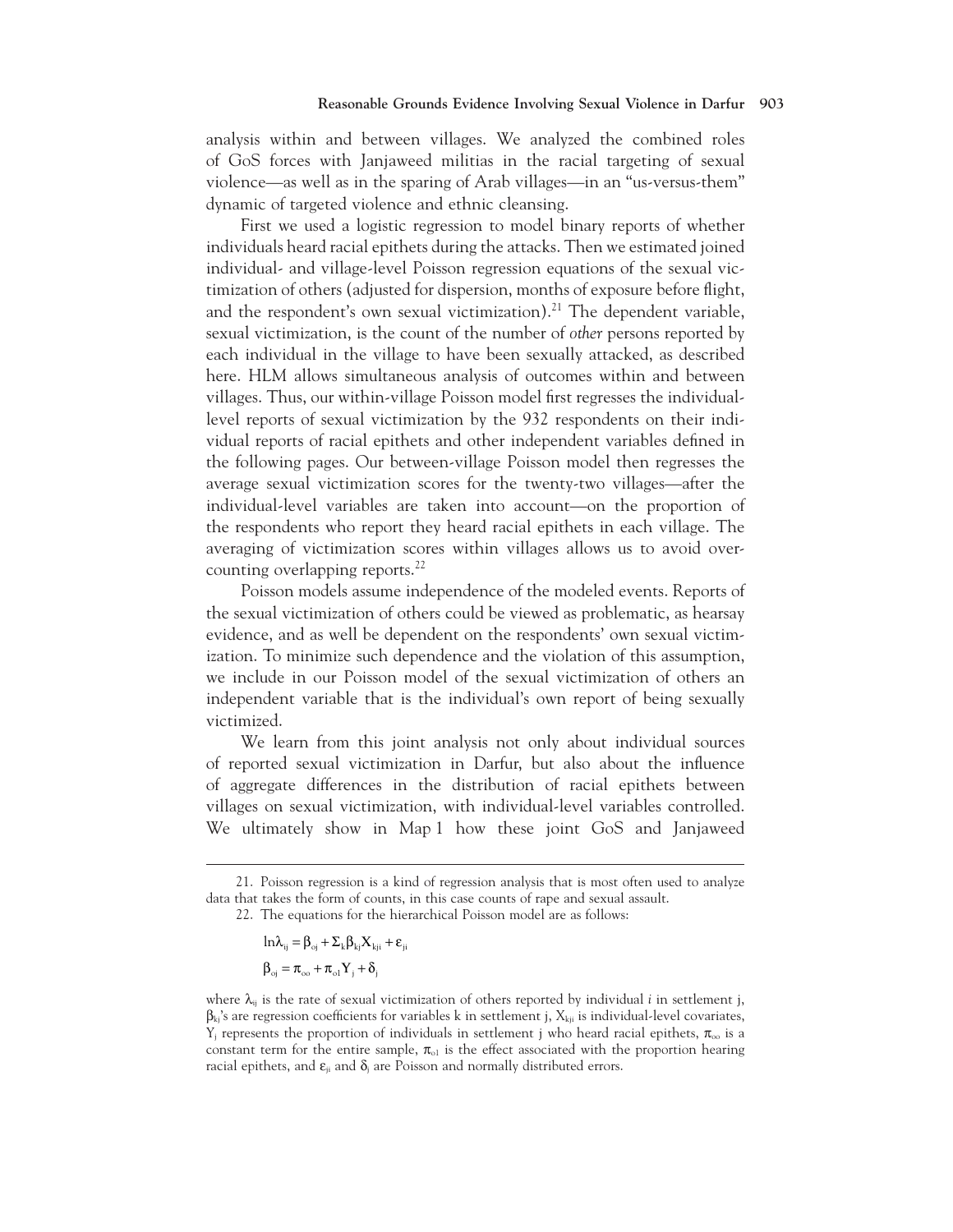attacks are associated with aggregated and concentrated racial intent at the village level in the prediction of sexual victimization in Darfur. We also include on this map a parallel indication of total victimization scores.

The models we estimate thus consider the following: (1) whether ethnic group members of the Fur, Masaleit, and Zaghawa tribes more often report hearing racial epithets during attacks, our indicator of intent to victimize a protected group; (2) whether the joining of government and nongovernment forces in attacks, and the sparing of nearby Arab villages, further predicts reports of hearing racial epithets; (3) whether reports of hearing racial epithets are unequally distributed across villages and whether this is an important determinant of the effects epithets have on reported sexual violence; and (4) whether joined government and nongovernment attacks in conjunction with higher prevalence of racial epithets at the village level predict higher rates of sexual victimization.

The HLM reliability score resulting from the partitioning of the variance of others' sexual victimization within and between villages is 0.906, indicating precision at the village level. This high score not only speaks to but should almost completely eliminate concerns about the unreliability of the hearsay nature of the ADS evidence of sexual victimization. The surveys analyzed here are therefore strong elements of the new type of social science evidence called for by Prosecutor Moreno-Ocampo and High Commissioner Pillay.

#### **Mapping the Racial Targeting**

We can summarize important aspects of our analysis on two maps. We begin with the distribution of the racial epithets heard during attacks by the ADS respondents. First, we consider how the reporting of these epithets varies across the *settlements*—that is, we answer the question, "*where* were these epithets heard most often?" Second, we consider how racial epithets are distributed in terms of the characteristics of the *individuals* who heard them—that is, we answer the question, "*who* heard these epithets most often?"

Map 1 portrays the variation in reported racial epithets across the settlements. It indicates variation in the proportion of respondents reporting epithets with circles of increasing sizes (calibrated in quartiles) in the settlements. About half of the respondents in the top quartile heard racial epithets during the attacks. Thus, 45 percent of the respondents heard racial epithets in Kabkabiya, where early attacks are reported to have included Musa Hilal, and 43 to 50 percent of respondents heard these epithets in settlements in southwestern Darfur—in Al Geneina, Masteri, Habilah, Garsila, Foro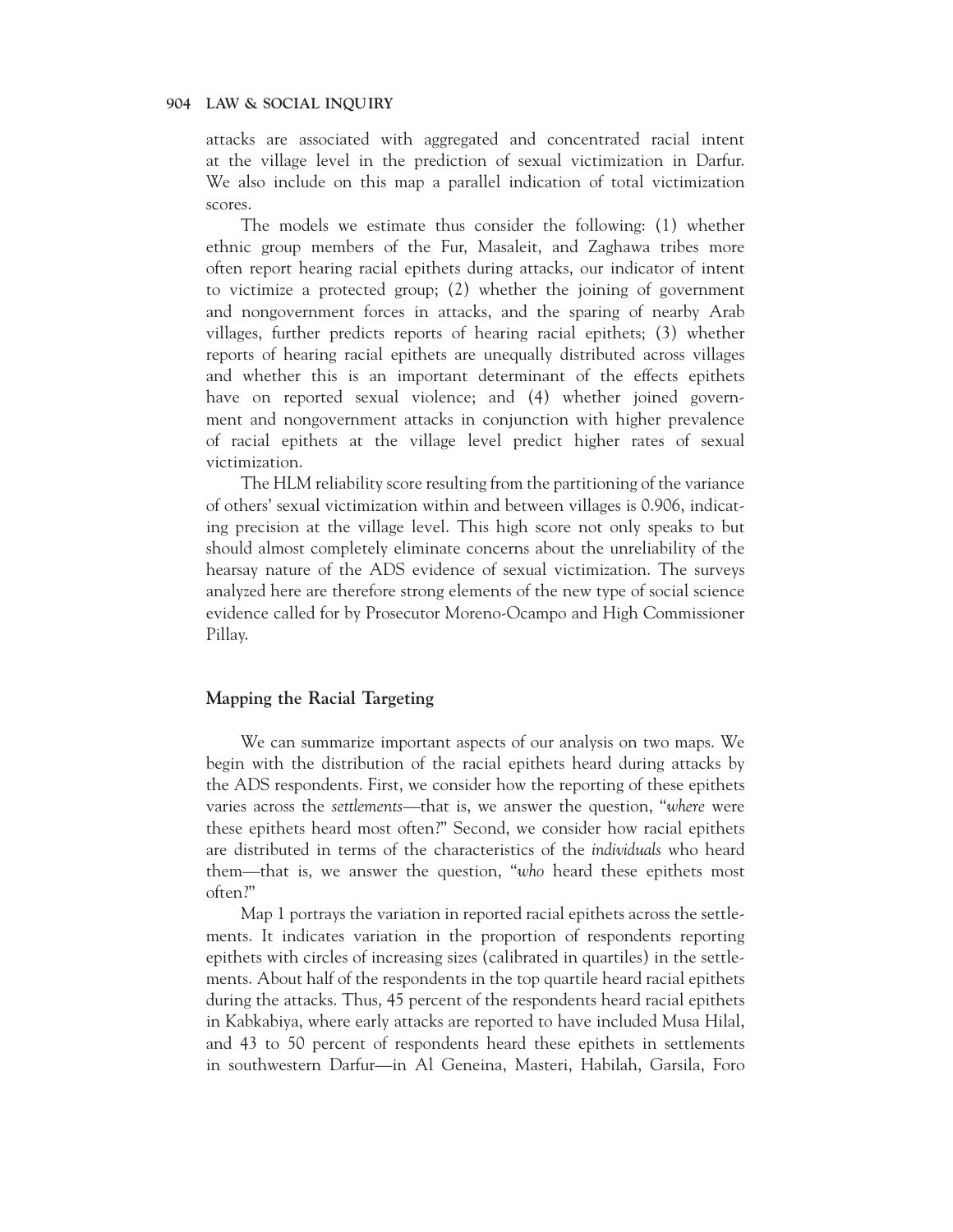



Burunga, and Bendesi—the sites of attacks reported in the media and in the ADS data to have been led by three other Janjaweed militia leaders. These sites in southwestern Darfur are in the more fertile and densely settled areas of Darfur.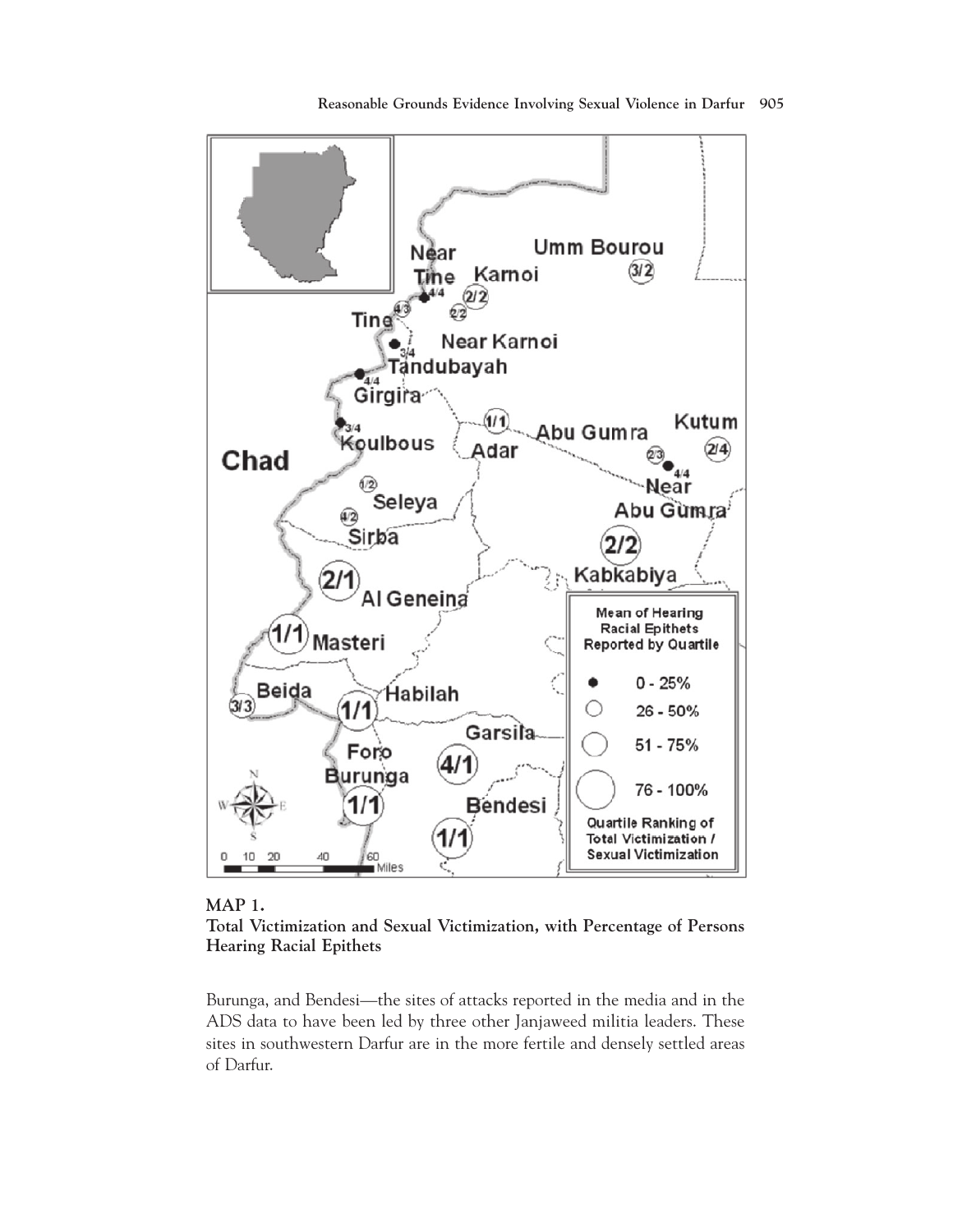



Map 2 outlines the locations where news media and human rights groups reported attacks that were led by four militia leaders—Musa Hilal, Hamid Dawai, Ali Kushayb, and Abdullah Shineibat. We designate the approximate areas of these leaders' operations on Map 2. These are also the areas with a high number of reports of racial epithets and attacks in Map 1.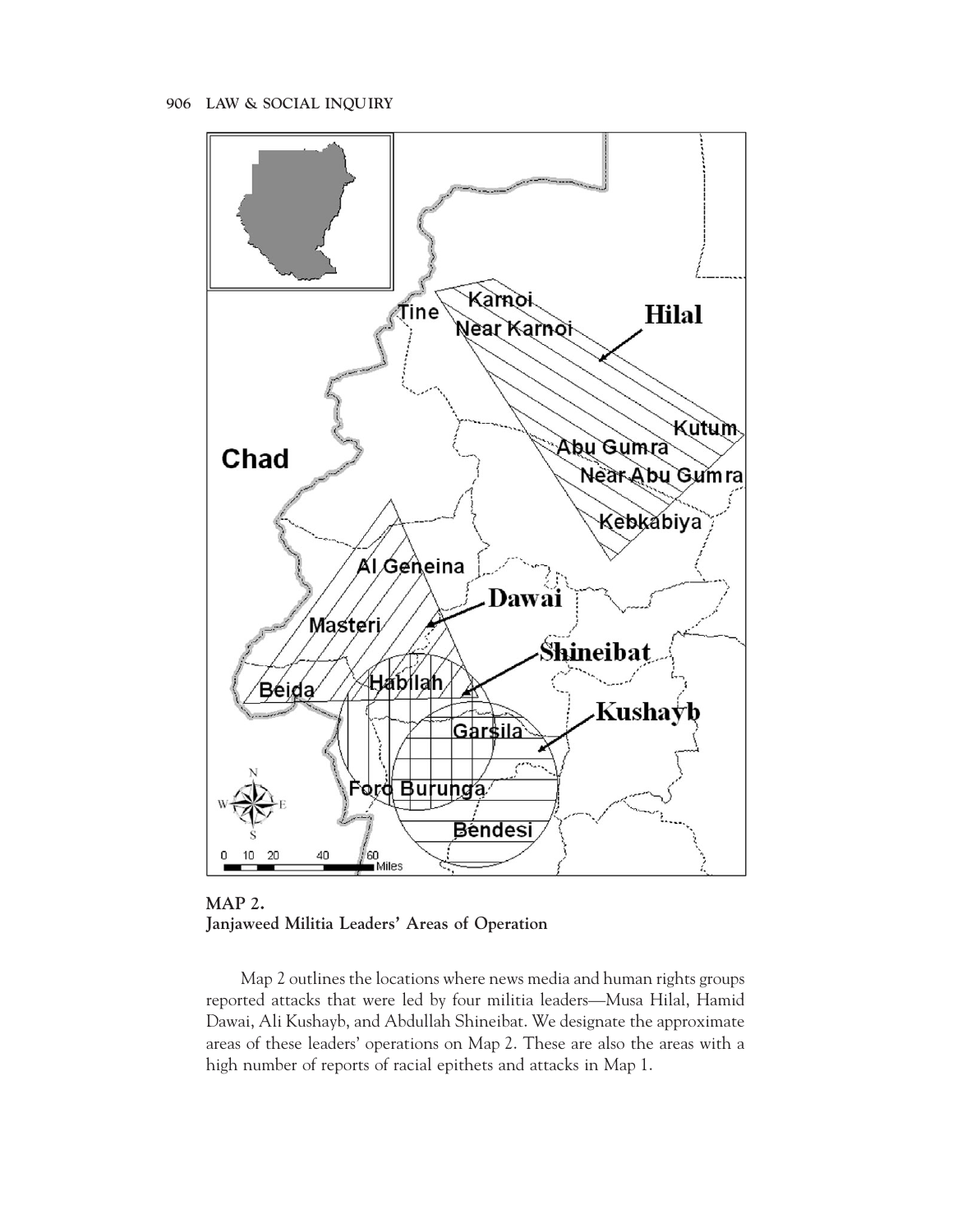#### **Modeling the Racial Epithets**

Table 2 presents a logistic regression model of respondents hearing racial epithets during attacks. The model indicates men were more likely than women to hear epithets. Nearly three-quarters (72.8 percent) of the women refugees had no schooling, and less than 5 percent (4.5 percent) had attended Islamic school, while just over one-third (35.6 percent) of men refugees had no schooling, and more than a quarter (26.0 percent) had attended Islamic school. Men were thus more likely to understand and report racial epithets shouted in Arabic.

The model further indicates that the Fur, Masaleit, and Zaghawa were also more likely than others to hear the racial epithets. The Zaghawa experienced more bombing than ground attacks, which may explain why they were somewhat less likely than the other targeted groups to report hearing racial epithets. Much attention has been paid to the specific targeting of the Fur in Darfur. An additional finding of the model is that respondents who reported that nearby Arab villages were spared also were more likely to report hearing racial epithets. The final important finding in the model is that racial epithets were more likely to be heard during *joint* Sudanese government and Janjaweed attacks, suggesting government involvement in elevating the racial epithets.

It is possible that the combined forces shouted the epithets in several languages, thereby increasing the likelihood that racial epithets would be understood by respondents. Yet this could account neither for an effect of

# **TABLE 2.**

| Logistic Regression Model of Racial Epithets Heard, Atrocities Documen- |
|-------------------------------------------------------------------------|
| tation Survey, Darfur Refugees, July-August 2004                        |
|                                                                         |

| Individual-Level Characteristics |                      |           |                |
|----------------------------------|----------------------|-----------|----------------|
|                                  | b(se)                | <b>OR</b> | 95% CI         |
| Respondent Attributes            |                      |           |                |
| Age                              | $-.005(.005)$        | .995      | (.985, 1.005)  |
| Gender                           | $.655(.185)$ ***     | 1.925     | (1.339, 2.766) |
| African Group Membership         |                      |           |                |
| Fur                              | $.679(.252)**$       | 1.973     | (1.206, 3.231) |
| Masaleit                         | $.727$ $(.200)$ ***  | 2.070     | (1.398, 3.064) |
| Zaghawa                          | $.384(.192)*$        | 1.469     | (1.008, 2.141) |
| <b>Attacking Groups</b>          |                      |           |                |
| GoS and Janjaweed                | $.652$ (.165)***     | 1.920     | (1.389, 2.653) |
| Ethnic Protection                |                      |           |                |
| Arab Villages Spared             | $1.123$ $(.231)$ *** | 3.074     | (1.957, 4.830) |
| Intercept                        | $-1.737$ (.288)      | .176      | (.097, .320)   |
|                                  |                      |           |                |

*Note*: *N* = 932 individuals in twenty-two settlement clusters.

\* *p* < .05, \*\* *p* < .01, \*\*\* *p* < .001.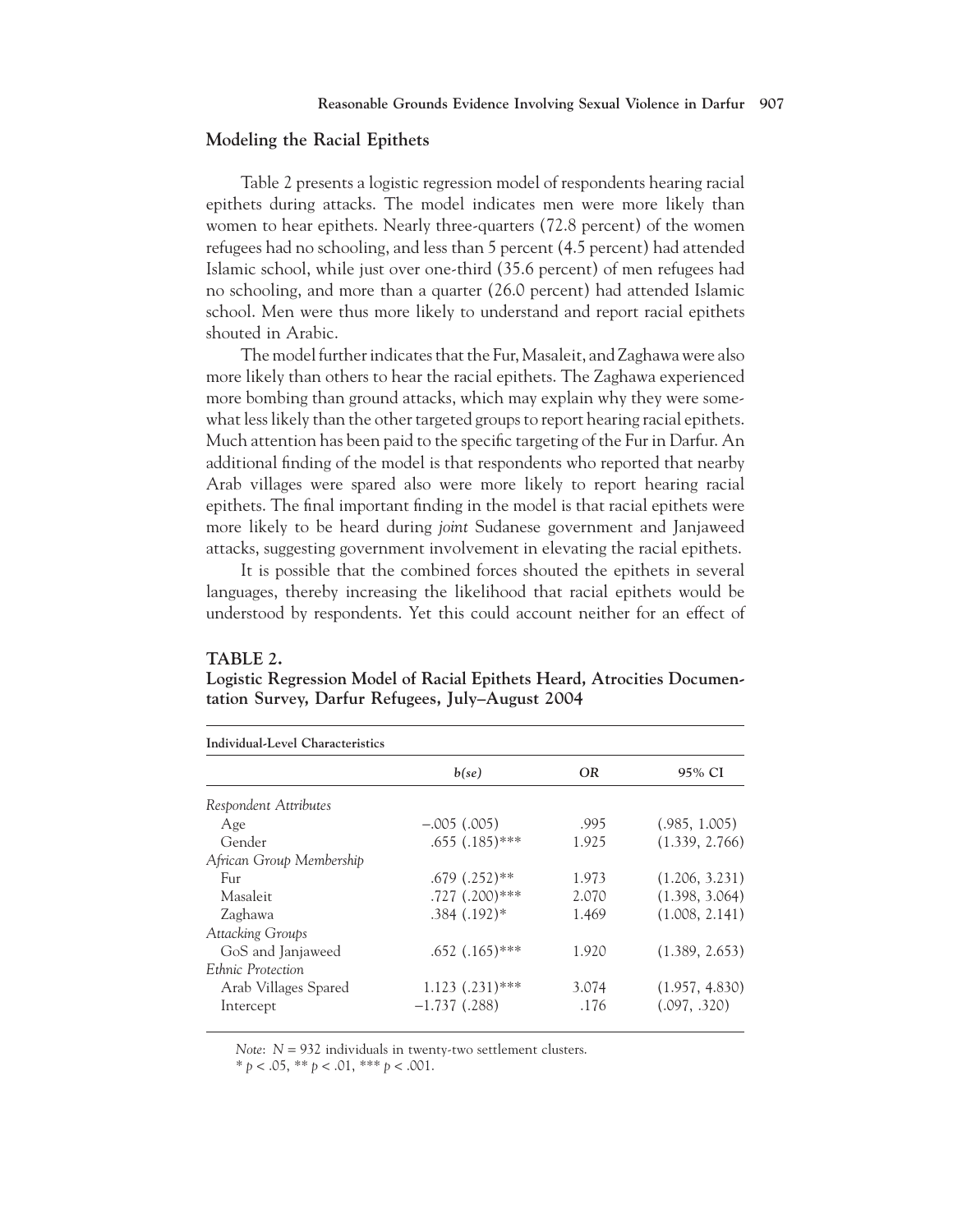combined forces on sexual victimization nor for the persistence of an effect of racial epithets on sexual victimization after statistically controlling for combined attacks.

#### **Modeling the Sexual Victimization**

To the extent that ethnic cleansing and genocide victimization encompass a group "in whole"—as, for example, a "scorched earth" policy would imply—there might be little within- or between-settlement variation in number of deaths or severity of victimization of the kind whose quantitative measurement we have just described; all would be victimized. On the other hand, to the extent that this group victimization is "in part," there should be variance in both within- and between-settlement outcomes. For the criminological and legal reasons we have indicated, we were particularly interested in determining the role that racial intent played in explaining variation in Sudanese state-organized victimization, along with the Janjaweed militias, of the black African groups and settlements.

Our interest was thus in the settlements as much as in the individuals who are the victims of the Darfur conflict as represented in the ADS sample. The hypothetical process examined in our analysis is shown in Figure 4. We analyzed the combined roles of GoS forces with Janjaweed militias in racially targeted mass atrocities, as well as in the selective protection of nearby Arab villagers. Selective protection as well as predation can be an instrumental way



# **FIGURE 4.**

**Combined Roles of GoS and Janjaweed with Ethnic Protection in Racially Targeted Ethnic Cleansing and Mass Atrocities in Darfur**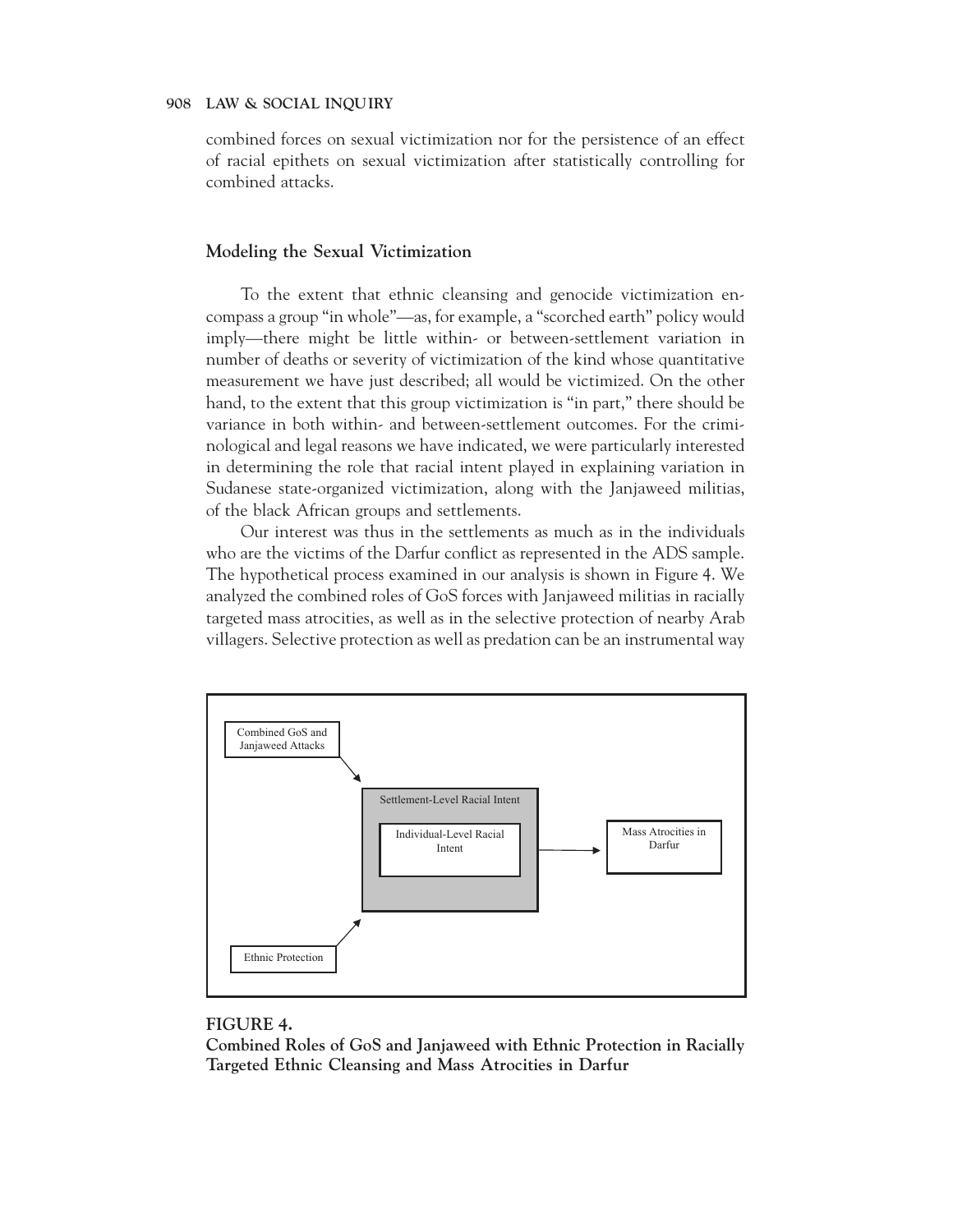of separating "us" from "them" in an organizational dynamic of violence and ethnic cleansing resulting in mass atrocities.

Table 3 presents Poisson models of sexual violence, with robust standard errors and successively adjusted for dispersion and for months of exposure before respondents' flight, as well as controlling for respondents' own reported sexual victimization. The results are strikingly consistent across the columns. A significant age effect indicates that younger respondents reported more sexual victimization. More striking is the direct and significant role of the combined government and Janjaweed forces in explaining sexual victimization. More striking still is the simultaneously significant role of racial intention when measured as a proportion of respondents who heard racial epithets at the village level. This effect is the net of all other variables in the table, including racial epithets measured at the individual level, as well as respondents' own reported sexual victimization. As expected, the latter self-reports have a highly significant effect on the reported sexual victimization of others. The effects of combined GoS and Janjaweed attacks and village-level racial intention remain statistically significant, withstanding controls for bias and unmeasured heterogeneity in reports of sexual victimization.

The fact that ethnic group membership exercises statistically significant effects on the hearing of racial epithets (Table 2), and that these racial epithets measured at the village level exercise statistically significant effects on sexual victimization (Table 3), is consistent with the causal inference that ethnic group membership and racial intentions directly and indirectly lead to sexual victimization (see Baron and Kenny 1986, 1180-81). This sequence of findings is an important part of the reasonable grounds evidence indicating that the protected group statuses of ethnicity and race are associated with sexual violence in ways that violate the Genocide Convention. A more detailed discussion of checks on the further sources of causal dependency in the Poisson models presented in Table 3 is provided in the Appendix.

The results from the Poisson model of sexual victimization are summarized graphically in Figure 5. This figure shows the predicted number of other persons sexually victimized in the villages, which results from the proportion of respondents who reported hearing racial epithets. The figure also shows that the attacking forces were a combination of  $GoS$  and Janjaweed forces.<sup>23</sup> Thus, the top line in this figure indicates that an average of more than one person and as many as two were reported sexually victimized when half or more of the respondents reported hearing racial epithets during attacks by combined GoS and Janjaweed forces. Sexual victimizations were reported less often when the attacks were described as being perpetuated by separate GoS or Janjaweed forces and occurring in the absence of racial epithets. The

<sup>23.</sup> Other variables in the Poisson model are set at their mean values.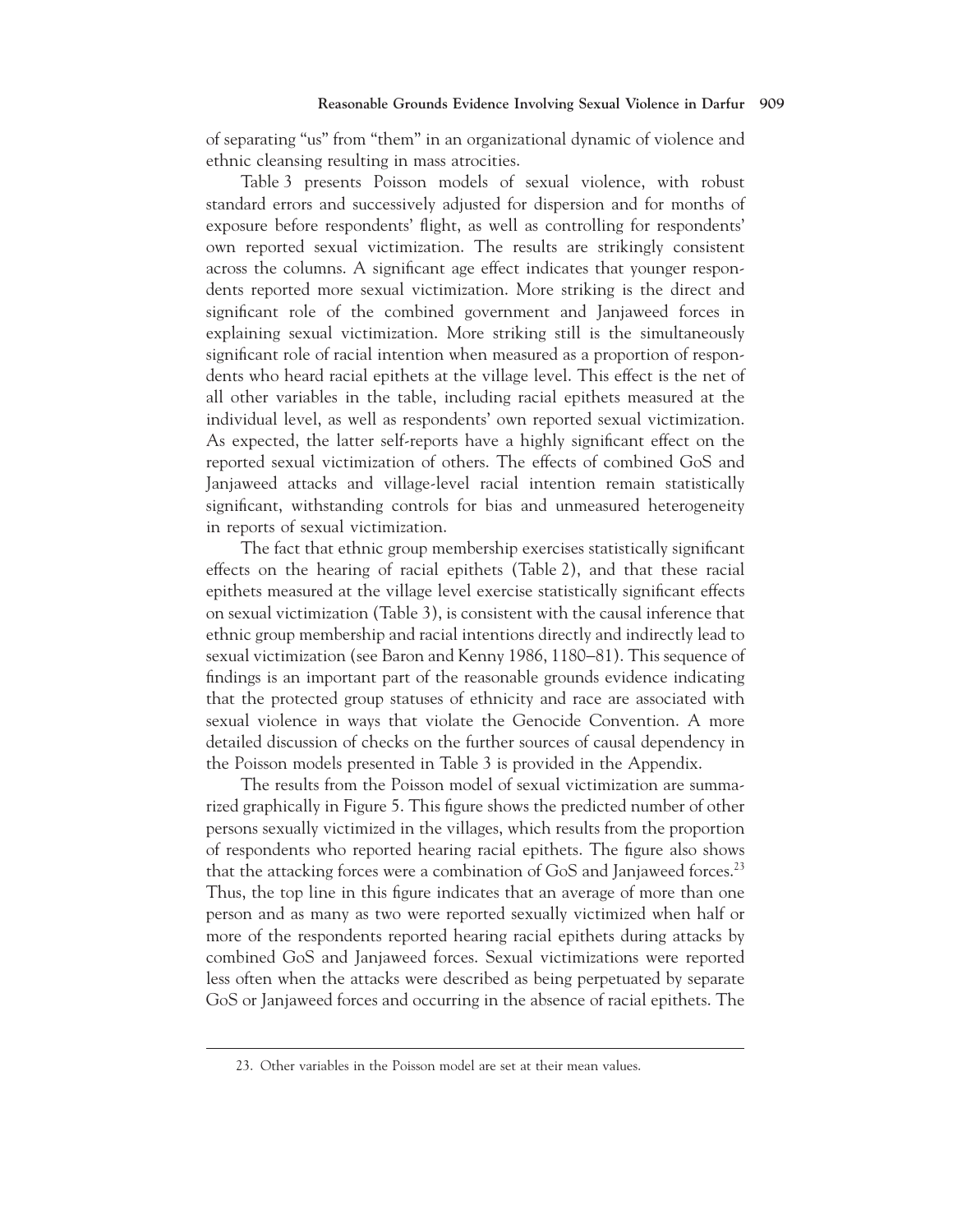| .235(.183)<br>$-.235(.379)$<br>.380(.335)<br>$-3.660(.100)$<br>.514(2.85)<br>196(.165)<br>290(.188)<br>3.367(1.298)**<br>$.124(.230)$ ***<br>$-.018(.006)**$<br>$.329(.165)*$<br>$-3.867(.159)$<br>.225(.186)<br>503(.497)<br>$-0.002(0.379)$<br>190(.153)<br>294(.183)<br>$-.079(.553)$<br>$-.018(.003)***$<br>$3.367(1.082)**$<br>$1.124(.095)$ ***<br>294(.063)***<br>$.228(.071)**$<br>$.503(.184)$ **<br>$329(.073)*$<br>$-002(0153)$<br>$-079(1177)$<br>190(.104)<br>$-3.807(.136)$<br>$-.022(.003)***$<br>$3.564(1.157)$ **<br>$.754(.183)$ ***<br>$.270(.072)***$<br>$.300(.063)$ ***<br>.058(.151)<br>$-3.778(.147)$<br>.033(.178)<br>.222(.103)<br>.043(.065)<br>Mean Racial Epithets<br>Own Victimization<br>GoS & Janjaweed<br>Racial Epithets<br>Arabs Spared<br>Village Level<br>Intercept<br>Zaghawa<br>Masaleit<br>Male<br>Age<br>Fur | Individual Level | Model 1. Fixed Effects,<br>Exposure Adjusted<br>b(se) | Exposure Adjusted, Own<br>Model 2. Fixed Effects,<br>Victimization Included<br>b(se) | Exposure Adjusted, Own<br>Robust Standard Errors<br>Victimization Included,<br>Model 3. Fixed Effects,<br>b(se) | Over Dispersion Adjusted<br>Model 4. F Fixed Effects,<br>Exposure Adjusted, Own<br>Robust Standard Errors,<br>Victimization Included,<br>b(se) |
|-------------------------------------------------------------------------------------------------------------------------------------------------------------------------------------------------------------------------------------------------------------------------------------------------------------------------------------------------------------------------------------------------------------------------------------------------------------------------------------------------------------------------------------------------------------------------------------------------------------------------------------------------------------------------------------------------------------------------------------------------------------------------------------------------------------------------------------------------------|------------------|-------------------------------------------------------|--------------------------------------------------------------------------------------|-----------------------------------------------------------------------------------------------------------------|------------------------------------------------------------------------------------------------------------------------------------------------|
|                                                                                                                                                                                                                                                                                                                                                                                                                                                                                                                                                                                                                                                                                                                                                                                                                                                       |                  |                                                       |                                                                                      |                                                                                                                 | $-.019(.006)**$                                                                                                                                |
|                                                                                                                                                                                                                                                                                                                                                                                                                                                                                                                                                                                                                                                                                                                                                                                                                                                       |                  |                                                       |                                                                                      |                                                                                                                 |                                                                                                                                                |
|                                                                                                                                                                                                                                                                                                                                                                                                                                                                                                                                                                                                                                                                                                                                                                                                                                                       |                  |                                                       |                                                                                      |                                                                                                                 |                                                                                                                                                |
|                                                                                                                                                                                                                                                                                                                                                                                                                                                                                                                                                                                                                                                                                                                                                                                                                                                       |                  |                                                       |                                                                                      |                                                                                                                 |                                                                                                                                                |
|                                                                                                                                                                                                                                                                                                                                                                                                                                                                                                                                                                                                                                                                                                                                                                                                                                                       |                  |                                                       |                                                                                      |                                                                                                                 |                                                                                                                                                |
|                                                                                                                                                                                                                                                                                                                                                                                                                                                                                                                                                                                                                                                                                                                                                                                                                                                       |                  |                                                       |                                                                                      |                                                                                                                 | $.345(.164)*$                                                                                                                                  |
|                                                                                                                                                                                                                                                                                                                                                                                                                                                                                                                                                                                                                                                                                                                                                                                                                                                       |                  |                                                       |                                                                                      |                                                                                                                 |                                                                                                                                                |
|                                                                                                                                                                                                                                                                                                                                                                                                                                                                                                                                                                                                                                                                                                                                                                                                                                                       |                  |                                                       |                                                                                      |                                                                                                                 | $.180(.229)$ ***                                                                                                                               |
|                                                                                                                                                                                                                                                                                                                                                                                                                                                                                                                                                                                                                                                                                                                                                                                                                                                       |                  |                                                       |                                                                                      |                                                                                                                 |                                                                                                                                                |
|                                                                                                                                                                                                                                                                                                                                                                                                                                                                                                                                                                                                                                                                                                                                                                                                                                                       |                  |                                                       |                                                                                      |                                                                                                                 |                                                                                                                                                |
|                                                                                                                                                                                                                                                                                                                                                                                                                                                                                                                                                                                                                                                                                                                                                                                                                                                       |                  |                                                       |                                                                                      |                                                                                                                 | 2.518(.905)**                                                                                                                                  |
|                                                                                                                                                                                                                                                                                                                                                                                                                                                                                                                                                                                                                                                                                                                                                                                                                                                       |                  |                                                       |                                                                                      |                                                                                                                 |                                                                                                                                                |

TABLE 3.<br>Alternative Individual and Village Cluster Models of Sexual Victimization, Atrocities Documentation Survey, Darfur Refugees,<br>July–August 2004 Alternative Individual and Village Cluster Models of Sexual Victimization, Atrocities Documentation Survey, Darfur Refugees, **July–August 2004 TABLE 3.**

N = 932 individual in twenty-two village clusters. N = 932 individual in twenty-two village clusters.<br>\*  $p < .05$ , \*\*  $p < .01$ , \*\*\*  $p < .001$ . *p* < .05, \*\* *p* < .01, \*\*\* *p* < .001.

# **910 LAW & SOCIAL INQUIRY**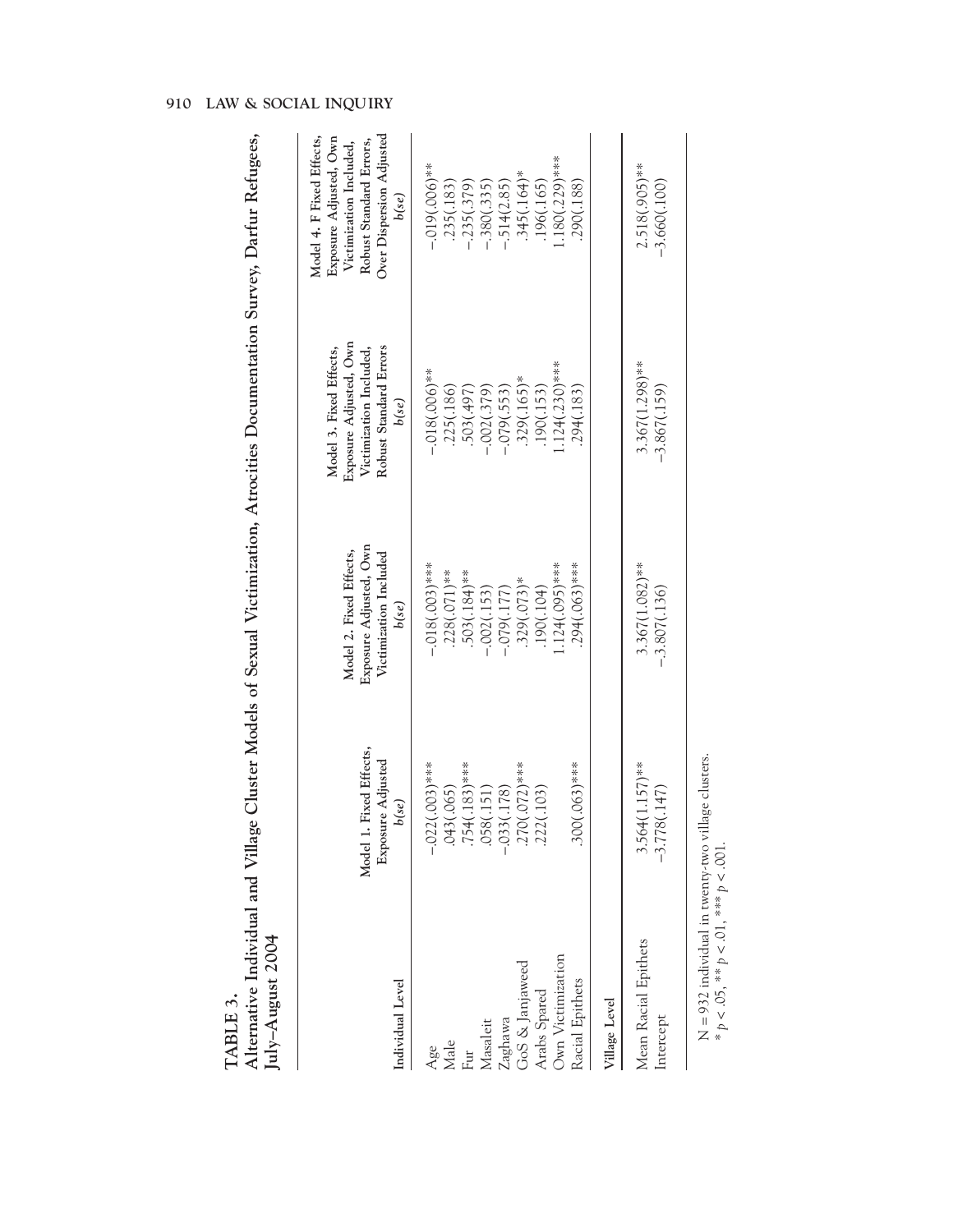**Reasonable Grounds Evidence Involving Sexual Violence in Darfur 911**



**FIGURE 5. Additive Effects of Combined GoS and Janjaweed Attacks in Racially Targeted Sexual Victimization in Darfur**

combined weight of the described analyses paints a compelling picture of GoS and Janjaweed joint participation in sexual violence against black Africans. As the statistically controlled analysis of the use of racial epithets indicates, this jointly perpetuated violence appears to have been intended to destroy the targeted group's way of life.

# **V. CONCLUSIONS**

High Commissioner Pillay (2009a; also in this symposium) reminded the colloquium that the prosecution of grave sexual attacks in international criminal law is not merely an option, but rather it is a responsibility:

Let me reiterate and summarize the key elements of the cases from the tribunals. To begin with, international justice has now deemed rape as a natural and foreseeable consequence of a lack of discipline in cases involving other violations of international humanitarian law. Further, it has established command responsibility and upheld the duty of enquiry to reflect the obligation of persons in a position of responsibility and authority to prevent violations from occurring, and to punish perpetrators when such crimes are committed. In addition, it considered that culpability could involve all those engaged in sexual violence crimes, directly or indirectly.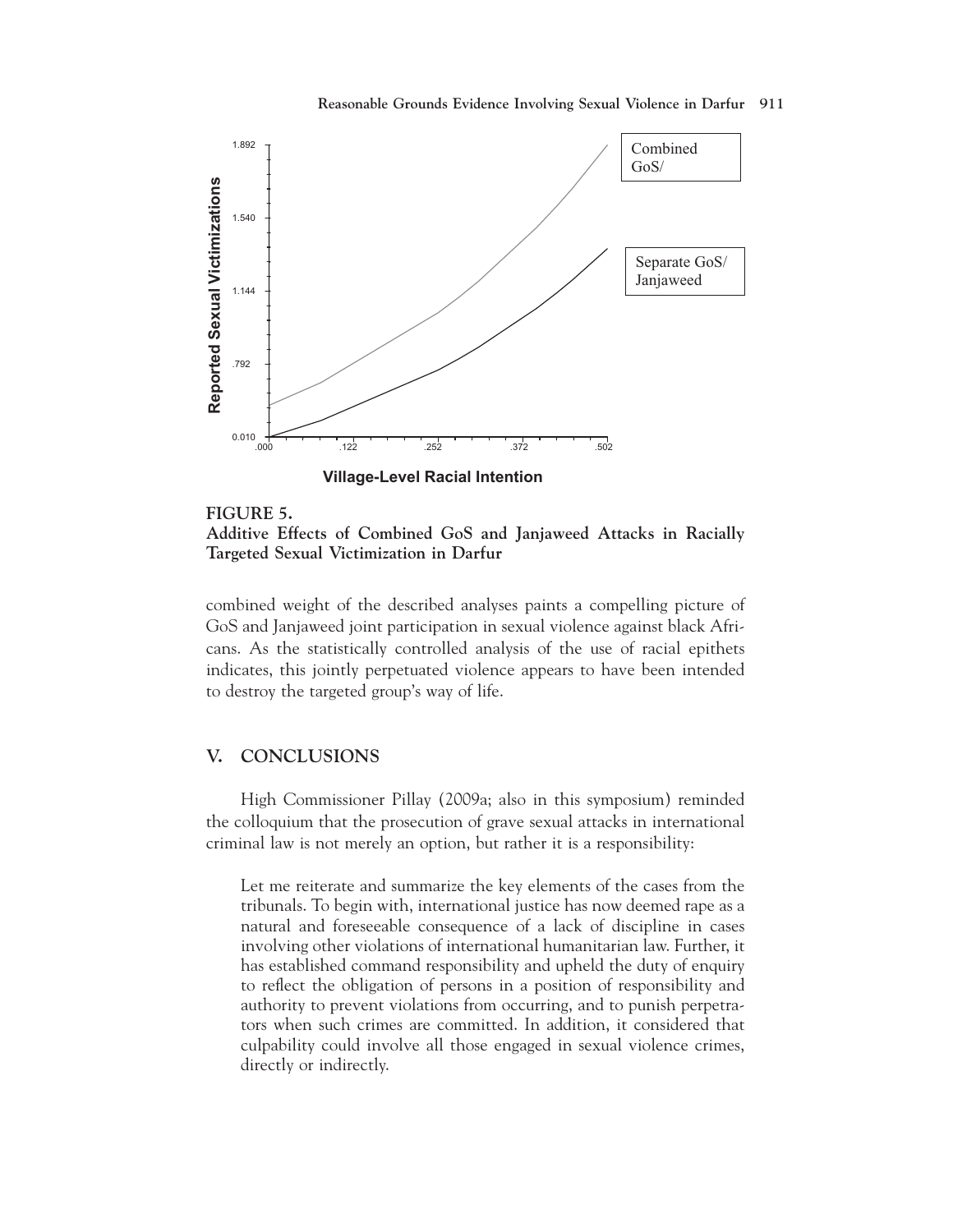Failure to prosecute gender and sexual violence that occurs in conflict zones is an evasion of the responsibility to protect those victimized and is a legally unacceptable form of denial. Prosecutor Moreno-Ocampo (2009) put the matter squarely when he said, "It is normal that President Al Bashir denies the crime, but the question is: why is the international community joining in the denial?"

In July 2008, the ICC Office of the Prosecutor, led by Prosecutor Moreno-Ocampo, applied to the Judicial Chambers of the ICC for charges including rape and genocide against Sudan's president.<sup>24</sup> In March 2009, the ICC judges issued a warrant for the arrest of President al-Bashir on charges of crimes against humanity, extermination, and rape—but not genocide.<sup>25</sup> This last decision was appealed.<sup>26</sup> The ICC judges' decision not to charge genocide ignored the importance of social science evidence demonstrating the racial targeting of protected groups in Darfur for acts of sexual violence and constituted a legal denial of a key part of the racially based mens rea that led to rape and sexual violence in Darfur. This failure of the international community to provide protection to racially targeted groups in Darfur has been rectified by the recent reversal of the Pretrial Chamber and the issuance of an arrest warrant for President al-Bashir for crimes of genocide. The question remains, however, as to what evidence will be used in an attempt to convict al-Bashir before the ICC and in future cases of genocide.

The evidence we present indicates that Fur, Masaleit, and Zaghawa farmers and villagers in Darfur heard racial epithets with increasing frequency during attacks in the summer of 2003. This was the period when the Sudanese central government reinstalled militia leader Musa Hilal in Darfur and when Deputy Minister Ahmad Harun held public meetings in Darfur with Hilal. The Fur, Masaleit, and Zaghawa villagers heard racially motivated shouts and slurs more often when GoS forces joined with Janjaweed groups in attacks on their farms and settlements. These villagers also experienced violent victimization more often when they heard these epithets. This victimization included mass atrocities in general and sexual attacks in particular. The unfolding pattern of events was both undeniable and foreseeable upward through the chain of command, reaching to the highest level of Sudan's government and ending at President al-Bashir. It was his responsibility to protect the citizens of Darfur from these attacks. Because he failed to do so, and indeed had "specific intent" to destroy these citizens, it is now the responsibility of the ICC to prosecute President al-Bashir for crimes against

<sup>24.</sup> See Situation in Darfur (2008, 1): Al Bashir "bears criminal responsibility for the crime of genocide."

<sup>25.</sup> See *Prosecutor v. Al Bashir* (2009a, para. 206), finding insufficient evidence of genocidal intent. But see *Prosecutor v. Al Bashir* (para. 105): "I am satisfied that there are reasonable grounds . . . to believe that Omar Al Bashir has committed the crime of genocide."

<sup>26.</sup> See Situation in Darfur (2009); see also *Prosecutor v. Al Bashir* (2010), granting prosecutor's appeal and remanding to the trial court.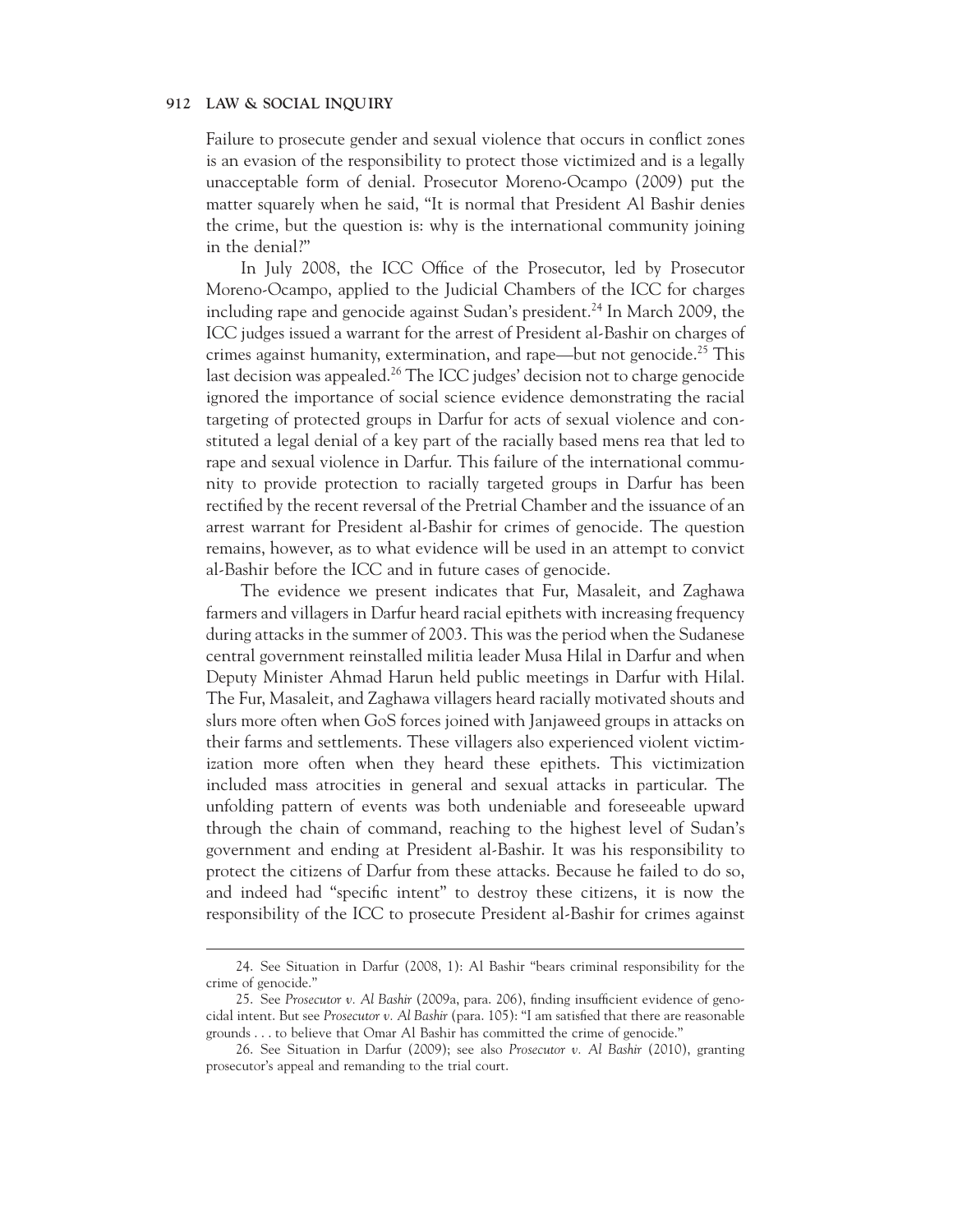humanity, extermination, rape, and genocide. The data and analyses described in this article aid in doing so.

# **APPENDIX: THE ISSUE OF DEPENDENCY IN MODELING THE REPORTED SEXUAL VICTIMIZATION OF OTHERS IN DARFUR**

The Poisson model assumes that reported events of sexual violence occur independently. Yet there may be sources of dependence. There are two possibilities: (1) a single source is responsible for the reports of each person but the sources are independent (that is, they are not the same), or (2) a single source is responsible for the reports of each person and the source is correlated across persons.

If (1) is the case, then the number of acts of violence reported by each individual within a fixed time period could be considered Poisson if the events occur independently of each other. But if (2) is the case and there is a single source, say, a single battle or attack or clustered sampling of respondents in villages, then the number of violent events reported may not follow a Poisson. Controls for the respondent's own victimization, which we include in our model, help to purge for dependency but do not completely explain it away. Fortunately, the hierarchical linear model (HLM) we have used further addresses the second set of possibilities.

HLM allows the calculation of robust standard errors that are adjusted for the increased within-group homogeneity resulting from sampling of clustered respondents. HLM further allows for the adjustment of coefficients and standard errors for increased heterogeneity resulting from correlated sources of over-dispersion. For example, the correlated targeting of attacks on selected villages can result in increased heterogeneity or variance in reported events across villages. HLM allows a relaxation of the independence assumption by not imposing distributional assumptions on the extra-Poisson variance parameter. The result is a negative binomial model yielding estimates that can better capture the underlying process: the adjusted coefficients are efficient and the standard errors are unbiased.

Table 3 presents coefficients and standard errors in four different models, all of which include adjustments for length of the respondent's exposure to risk before his or her flight. However, Model 1 does not include reports of the respondent being sexually victimized in estimating the reported sexual victimizations of others. Five variables significantly predict sexual victimization of others in this model—being younger, being Fur, combined attack by GoS forces and Janjaweed militia, individual-level reports of hearing racial epithets, and mean village-level reports of hearing racial epithets.

Model 2 adds the control for self-reports of the respondent's own sexual victimization, which is statistically significant and strong. The biggest change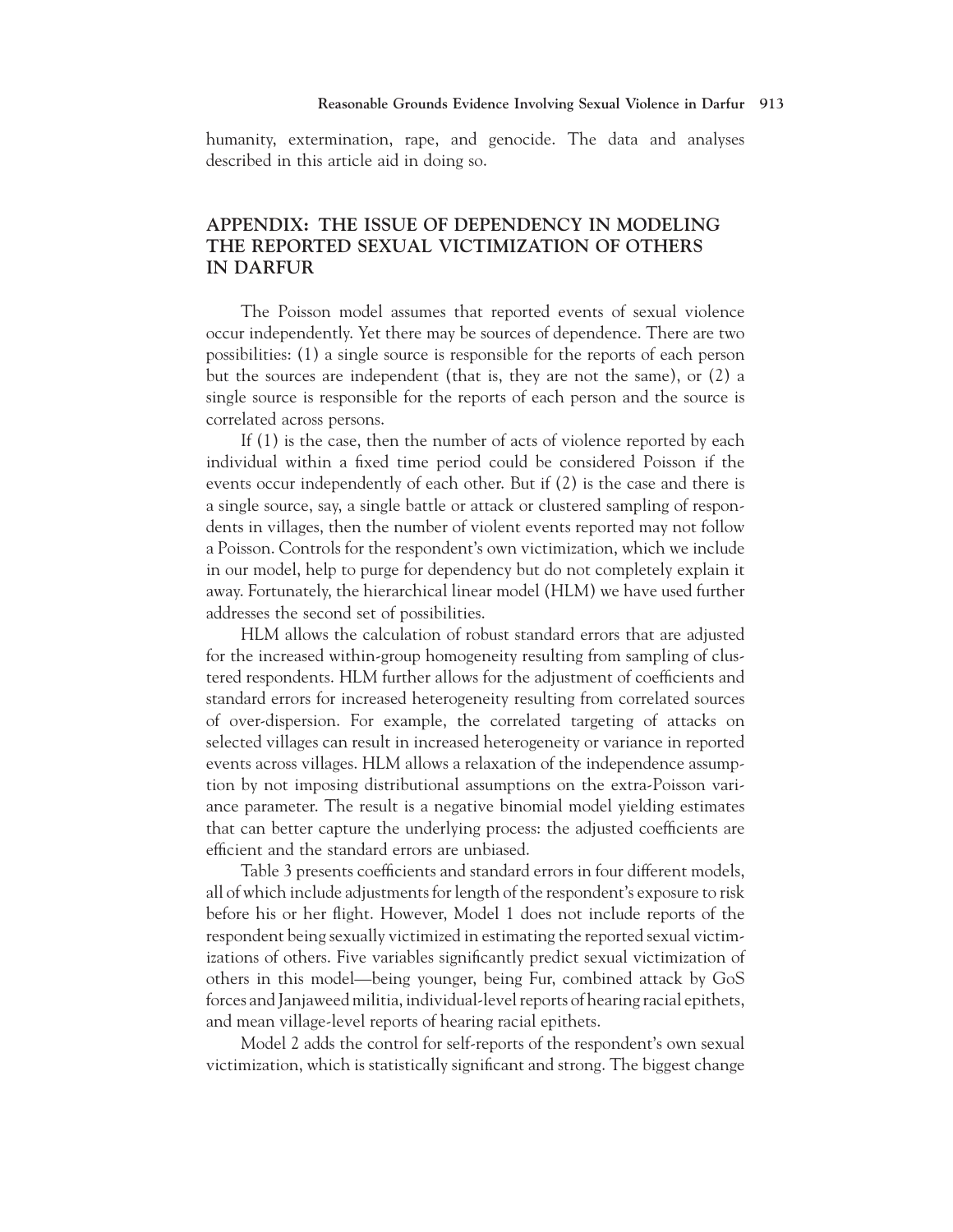in Model 2 is that gender is now statistically significant. This makes sense, because in Darfur women more often than men report being raped, while men more often report others being raped. The latter effect is suppressed in Model 1 and revealed in Model 2 by the inclusion of the measure of the respondent's own sexual victimization. In addition, the five variables previously found statistically significant remain so. The effect of being Fur declines by about one-third in strength, while the effect of combined GoS and Janjaweed attacks increases by more than 20 percent.

The final two models, Models 3 and 4, introduce two further adjustments: robust standard errors (Model 3) and adjustment for over-dispersion (Model 4). These models yield similar results. The effects of gender, being Fur, and individual-level racial epithets now are reduced below significance, while the following four variables retain their strength and statistical significance: being younger, combined attack by GoS forces and Janjaweed militia, the respondent's own sexual victimization, and village-level mean of respondents hearing racial epithets. The village-level effect of hearing racial epithets is reduced by about one-quarter in size, but the standard error of this coefficient is similarly reduced, so the statistical significance of this effect remains stable.

The essential point is this: across the four models, the key variables in our analysis—combined attacks and village-level racial epithets—remain stable in their significant effects on the reported sexual victimization of others.

#### **REFERENCES**

- Acquire Technical Update. 2006. Traumatic Gynecologic Fistula as a Result of Sexual Violence. http://pdf.usaid.gov/pdf\_docs/PNADF980.pdf (accessed July 21, 2010).
- Agence France-Presse. 2003. Sudanese President Vows to Annihilate Darfur Rebels: Report. Dec. 31.
- ——. 2008. UN Denounces Rape as "War Crime." June 19. http://afp.google.com/article/ ALeqM5iWm5kDP2WdCCrAL-7-j1EUBLWp0Q (accessed July 23, 2010).
- Amarelo, Monica. 2004. Using Science to Gauge Sudan's Humanitarian Nightmare. News Release. Oct. 26. http://www.aaas.org/news/releases/2004/1026sudan.shtml (accessed July 21, 2010).
- Amowitz, Lynn L., Chen Reis, Kristina Hare Lyons, Beth Vann, Binta Mansaray, Adyinka M. Akinsulure-Smith, Louise Taylor, Vincent Iacopino. 2002. Prevalence of War-Related Sexual Violence and Other Human Rights Abuses among Internally Displaced Persons in Sierra Leone. *Journal of the American Medical Association* 287 (4): 513–21.
- Amowitz, Lynn L., Glen Kim, Chen Reis, Jana L. Asher, Vincent Iacopino. 2004. Human Rights Abuses and Concerns about Women's Health and Human Rights in Southern Iraq. *Journal of the American Medical Association* 291 (12): 1471–79.
- Askin, Frank. 1997. *Defending Rights: A Life in Law and Politics*. Atlantic Highlands, NJ: Humanities Press.
- Baron, Reuben, and David Kenny. 1986. The Moderator-Mediator Variable Distinction in Social Psychological Research: Conceptual, Strategic, and Statistical Considerations. *Journal of Personality & Social Psychology* 51:1173–82.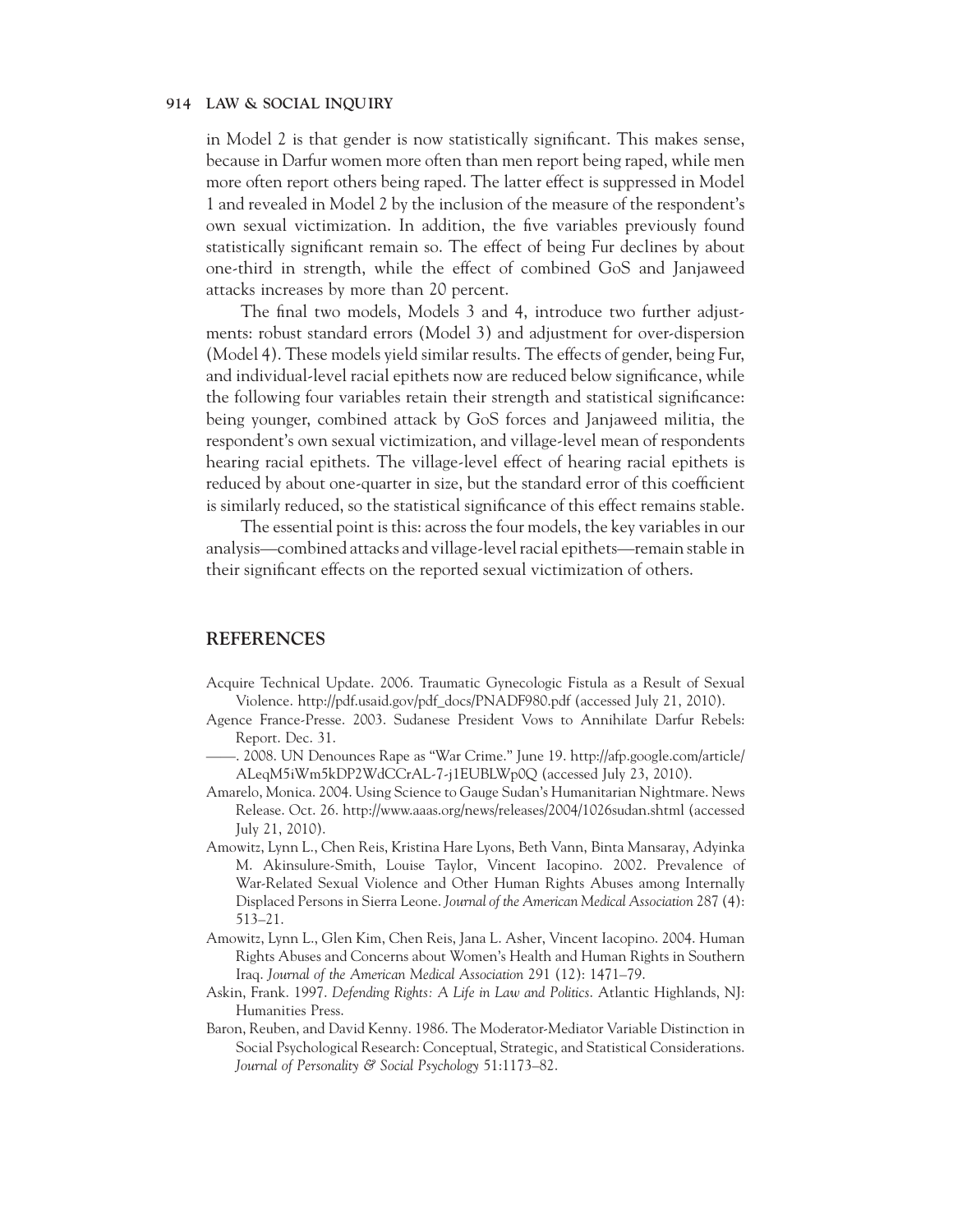- Center on Law and Globalization. 2009a. Innovations in Evidence Gathering Can Help Hold Leaders Accountable for Sexual Violence and Genocide [Press Release]. June 22. http://www.americanbarfoundation.org/news/192 (accessed July 21, 2010).
- ——. 2009b. International Criminal Court Prosecutor and U.N. High Commissioner on Human Rights: The World Community Denies Severity of Rape as War Crime. Press Release, June 17. http://www.americanbarfoundation.org/news/186 (accessed July 21, 2010).
- Curry, Ann. 2007. Sudan's al-Bashir Denies Role in Darfur Violence. Transcript of interview, March 20. http://www.msnbc.msn.com/id/17691868/ns/nightly\_news\_ with brian williams/ (accessed August 2, 2010).
- Degomme, Olivier, and Debarati Guha-Sapir. 2010. Patterns of Mortality Rates in Darfur Conflict. *Lancet* 375:294–300.
- Deportere, Evelyn, Francesco Checchi, France Broillet, Sibylle Gerstl, Andrea Minetti, Olivia Gayraud, Virginie Briet, Jennifer Pahl, Isabelle Defourny, Mercedes Tatay, and Vincent Brown. 2004. Violence and Mortality in West Darfur, Sudan (2003–2004): Epidemiological Evidence from Four Surveys. *Lancet* 364:1315–20.
- de Waal, Alex. 2004. Counter-insurgency on the Cheap. *London Review of Books*, August 5, 25–27.
- Flint, Julie, and Alex de Waal. 2005. *Darfur: A Short History of a Long War*. London: Zed Books.
- Gardam, Judith G., and Michelle J. Jarvis. 2001. *Women, Armed Conflict and International Law*. The Hague: Kluwer Law International
- Global Justice Center. 2007. The *Anfal* Decision: Breaking New Ground for Women's Rights in Iraq. Press Release. http://globaljusticecenter.net/publications/Legalbriefs/ Anfal One Pager.pdf (accessed August 2, 2010).
- Grotius, Hugo. 1964. *De Jure Belli ac Pacis*. Vol. 2. Trans. Francis W. Kelsey. Washington, DC: Carnegie Institution of Washington.
- Hagan, John. 2003. *Justice in the Balkans: Prosecuting War Crimes in the Hague Tribunal*. Chicago: University of Chicago Press.
- Hagan, John, and Alberto Palloni. 2006. Death in Darfur. *Science*, September 15.
- Hagan, John, and Wenona Rymond-Richmond. 2008. The Collective Dynamics of Genocidal Victimization in Darfur. *American Sociology Review* 73:875–902.
- ——. 2009. *Darfur and the Crime of Genocide*. Cambridge: Cambridge University Press.
- Hagan, John, Wenona Rymond-Richmond, and Alberto Palloni. 2009. Racial Targeting of Sexual Violence in Darfur. *American Journal of Public Health* 99:1386–92.
- Levy, Barry S., and Victor W. Sidel, eds. 1997. *War and Public Health*. Washington, DC: American Public Health Association.
- Mandl, Sabine. 2001. Krieg gegen die Frauen. [War Against Woment.] In *Frauenrechte* [Women's Rights]. Ed. Elisabeth Gabriel, 107–16. Vienna: Neuer Wissenschaftlicher Verlag.
- Moreno-Ocampo, Luis. n.d. "Hague Conference: Social Science Research Seen to Play Key Role in Building Institutions of International Criminal Law." Press Release, Center on Law and Globalization. http://lexglobal.org/files/CLG.press.release. june22.pdf (accessed October 7, 2010).
- ——. 2009. Keynote address at the Interdisciplinary Colloquium on Sexual Violence as International Crime: Interdisciplinary Approaches to Evidence, June 16. http:// www.grotiuscentre.org/files/SexualViolence-speechOcampo.tif.pdf (accessed July 21, 2010). Also available in this symposium.
- Petersen, Andreas Hofer, and Lise-Lotte Tullin. 2005. *The Scorched Earth of Darfur: Patterns of Death and Destruction Reported by the People of Darfur*, January 2001– September 2005. Copenhagen: Bloodhound.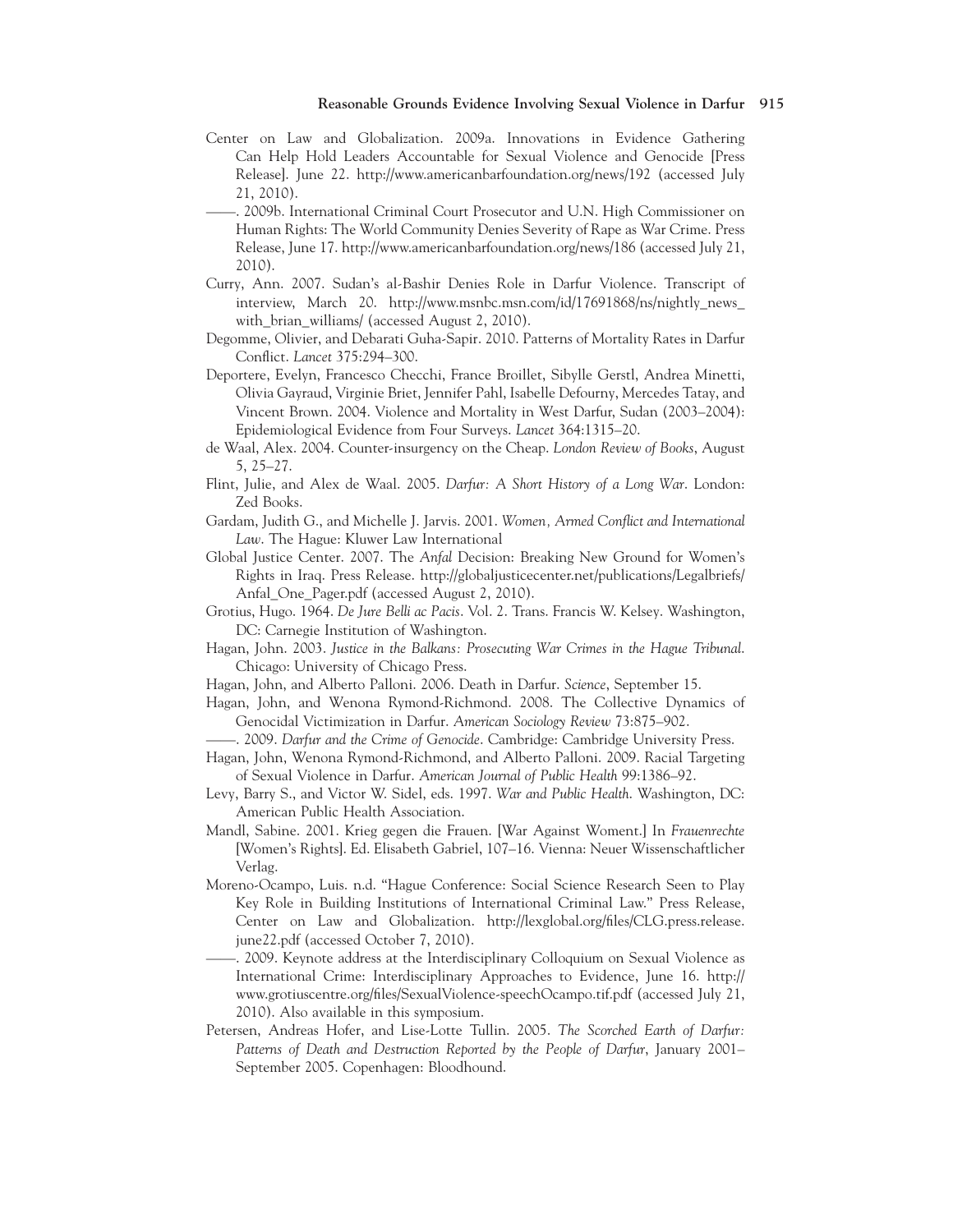- Pillay, Navanethem. 2009a. Address given at the Interdisciplinary Colloquium on Sexual Violence as International Crime: Sexual Violence: Standing by the Victim. June 16. http://www.grotiuscentre.org/files/SexualViolence-speechPillay.pdf (accessed July 21, 2010). Also available in this symposium.
- ——. 2009b. Sexual Violence: Standing by the Victim. *Case Western Reserve Journal of International Law* 42:459–67.
- Powell, Colin. 2004. *The Crisis in Darfur: Testimony before the Committee on Foreign Relations*. http://2001-2009.state.gov/secretary/former/powell/remarks/36042.htm (accessed July 21, 2010).
- Primoratz, Igor. 2007. Civilian Immunity in War: Its Grounds, Scope and Weight. In *Civilian Immunity in War*, ed. Igor Primoratz, 217–38. New York: Oxford University Press.
- Pritchard, R. John, and Sonia Magbanua Zaide, eds. 1981. *The Tokyo War Crimes Trial*. Garland: New York.
- Raudenbush, Stephen W., and Anthony S. Bryk. 2002. *Hierarchical Linear Models: Applications and Data Analysis Methods*. Thousand Oaks, CA: Sage Publications.
- Reed, Holly E., and Charles B. Keely, eds. 2001. *Forced Migration and Mortality*. Washington, DC: National Academy Press.
- Reuters. 2010. ICC Appeals Panel Wants Fresh Ruling on Bashir. *Arab News.* February 4. http://archive.arabnews.com/?page=4&section=0&article=132385&d=4&m=2&y= 2010 (accessed July 21, 2010).
- Scheffer, David J. 2006. Genocide and Atrocity Crimes. *Genocide Studies and Prevention* 1:229–50.
- US Department of State. 2004. Documenting Atrocities in Darfur. http://2001-2009. state.gov/g/drl/rls/36028.htm (accessed July 21, 2010).
- Van der Wilt, Harmen. 2009. The Continuous Quest for Proper Modes of Criminal Responsibility. *Journal of International Criminal Justice* 7:307–14.
- Waldman, Ronald, and Gerard Martone. 1999. Public Health and Complex Emergencies: New Issues, New Conditions. *American Journal of Public Health* 89:1483– 85.

Warren, H. 2007. Measure against Rape Fails at the UN. *New York Times,* November 17.

- Wong, Edward. 2006. Prosecutors Detail Atrocities in Hussein's Genocide Trial. *New York Times,* August 22.
- Zanetti, Véronique. 2007. Women, War and International Law. In *Civilian Immunity in War*, ed. Igor Primoratz, 217–38. New York: Oxford University Press.

# **CASES CITED**

*Prosecutor v. Akayesu*, Case No. ICTR-96-4-T, Judgment (September 2, 1998).

- *Prosecutor v. Al Bashir,* Case No. ICC-02/05-01/09, Decision on Prosecutor's Application for a Warrant of Arrest (March 4, 2009a).
- *Prosecutor v. Al Bashir,* Case No. ICC-02/05-01/09, Separate and Partly Dissenting Opinion on Decision on Prosecutor's Application for a Warrant of Arrest (March 4, 2009b).
- *Prosecutor v. Al Bashir*, Case No. ICC 02/05-01/09, Judgment on Prosecutor's Appeal (February 3, 2010), rev'g *Prosecutor v. Al Bashir,* Case No. ICC-02/05-01/09, Decision on Prosecutor's Application for a Warrant of Arrest (March 4, 2009).
- *Prosecutor v. Furundzija,* Case No. IT-95-17/1-T, Judgment (December 10, 1998).
- *Prosecutor v. Goran Jelisic´,* Case No. IT-95-10-T, Judgment (December 14, 1999).
- *Prosecutor v. Kunarac, Kovac & Vukovic,* Case No. IT-96-23-T, Judgment (February 22, 2001).